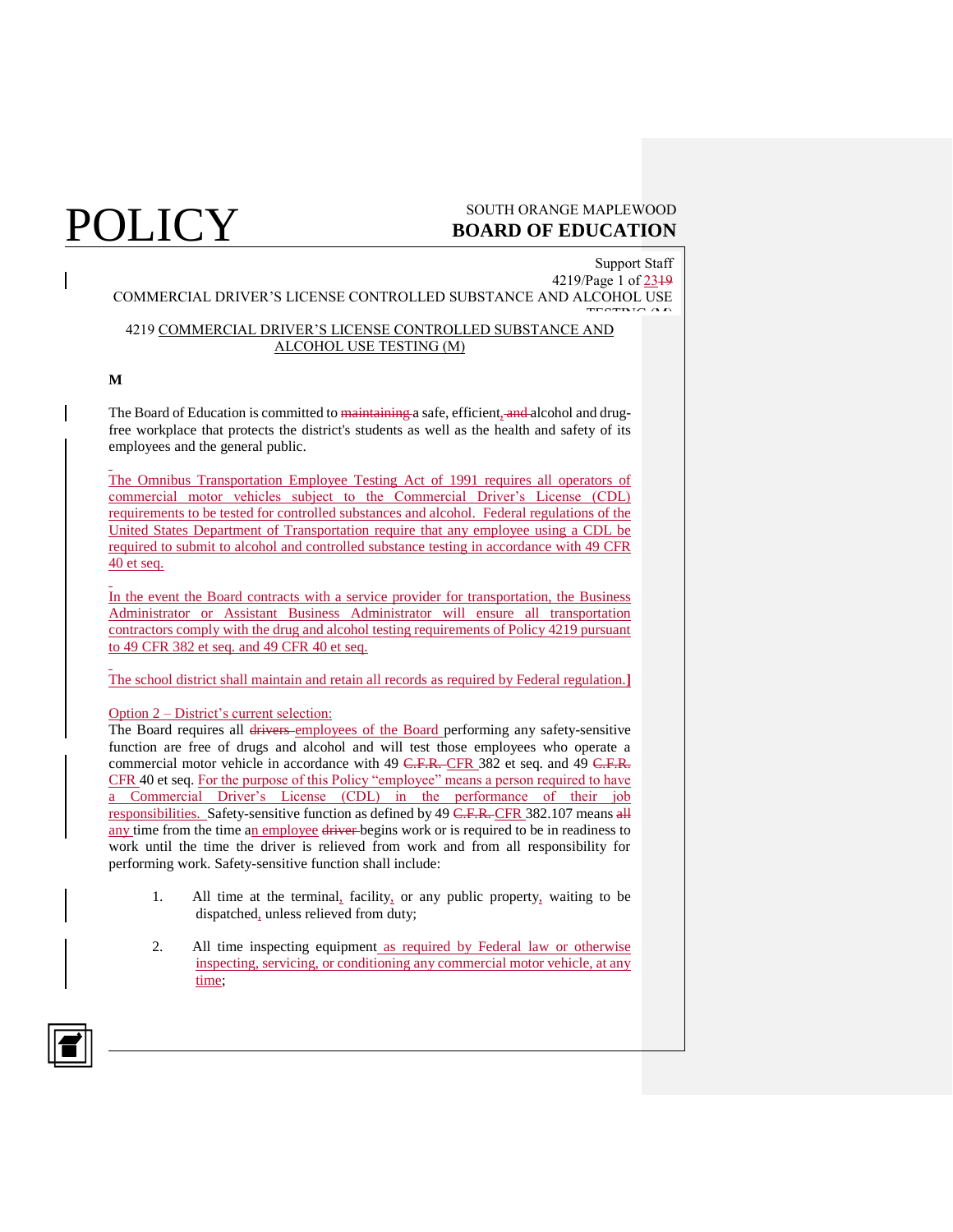|                                                                                | Support Staff                                                                                                                                                                                                                                                                                  |  |  |
|--------------------------------------------------------------------------------|------------------------------------------------------------------------------------------------------------------------------------------------------------------------------------------------------------------------------------------------------------------------------------------------|--|--|
|                                                                                | 4219/Page 2 of 2319                                                                                                                                                                                                                                                                            |  |  |
| COMMERCIAL DRIVER'S LICENSE CONTROLLED SUBSTANCE AND ALCOHOL USE<br>TECTRIC AL |                                                                                                                                                                                                                                                                                                |  |  |
| 3.                                                                             | All time spent at the driving controls of a commercial motor vehicle in<br>operation;                                                                                                                                                                                                          |  |  |
| 4.                                                                             | All time, other than driving time, in or upon the commercial motor vehicle<br>except time spent resting in an area defined as a sleeping berth;                                                                                                                                                |  |  |
| 5.                                                                             | All time loading and unloading a vehicle, supervising, or assisting in the<br>loading or unloading, attending a vehicle being loaded or unloaded-<br>remaining in readiness to operate the vehicle, or in giving or receiving<br>receipts for shipments loaded and unloaded; and               |  |  |
| <del>6.</del>                                                                  | All time spent performing driver requirements related to accidents; and                                                                                                                                                                                                                        |  |  |
| 67.                                                                            | All time repairing, obtaining assistance, or remaining in attendance upon a<br>disabled with the vehicle.                                                                                                                                                                                      |  |  |
| 8.                                                                             | All time spent providing a breath sample or urine specimen, including travel<br>time to and from the collections site, in order to comply with the random,<br>reasonable suspicion, post-accident or follow-up testing required by 49<br>C.F.R. CFR part 382 when directed by a motor carrier; |  |  |
|                                                                                | All time performing any other work in the capacity, employ or service<br>motor carrier: and                                                                                                                                                                                                    |  |  |
|                                                                                |                                                                                                                                                                                                                                                                                                |  |  |

10. All time performing any compensated work for a person who is not a motor carrier.

The Omnibus Transportation Employee Testing Ac-t of 1991 requires al-1 operator-s of commercial motor vehicles subject to the CDL Commercial Drivers License requirements to be tested for controlled substances and alcohol. Federal regulations of the U.S. Department of Transportation require that any employee using a CDL may school bus drivers as well as drivers of private carriers of passengers contracted by the Board be required to submit to alcohol and controlled substance testing in accordance with 49 C.F.R. CFR Part 40.

The Board may contract with a service agent to provide the testing services as required by Federal Regulations. The Board directs the Superintendent Business Administrator or Assistant Business Administrator or his/her designee to serve as the Designated Employer Representative (DER) of the Board of Education. The Board may contract with a -service agent to provide the testing services as required by Federal law. In the event

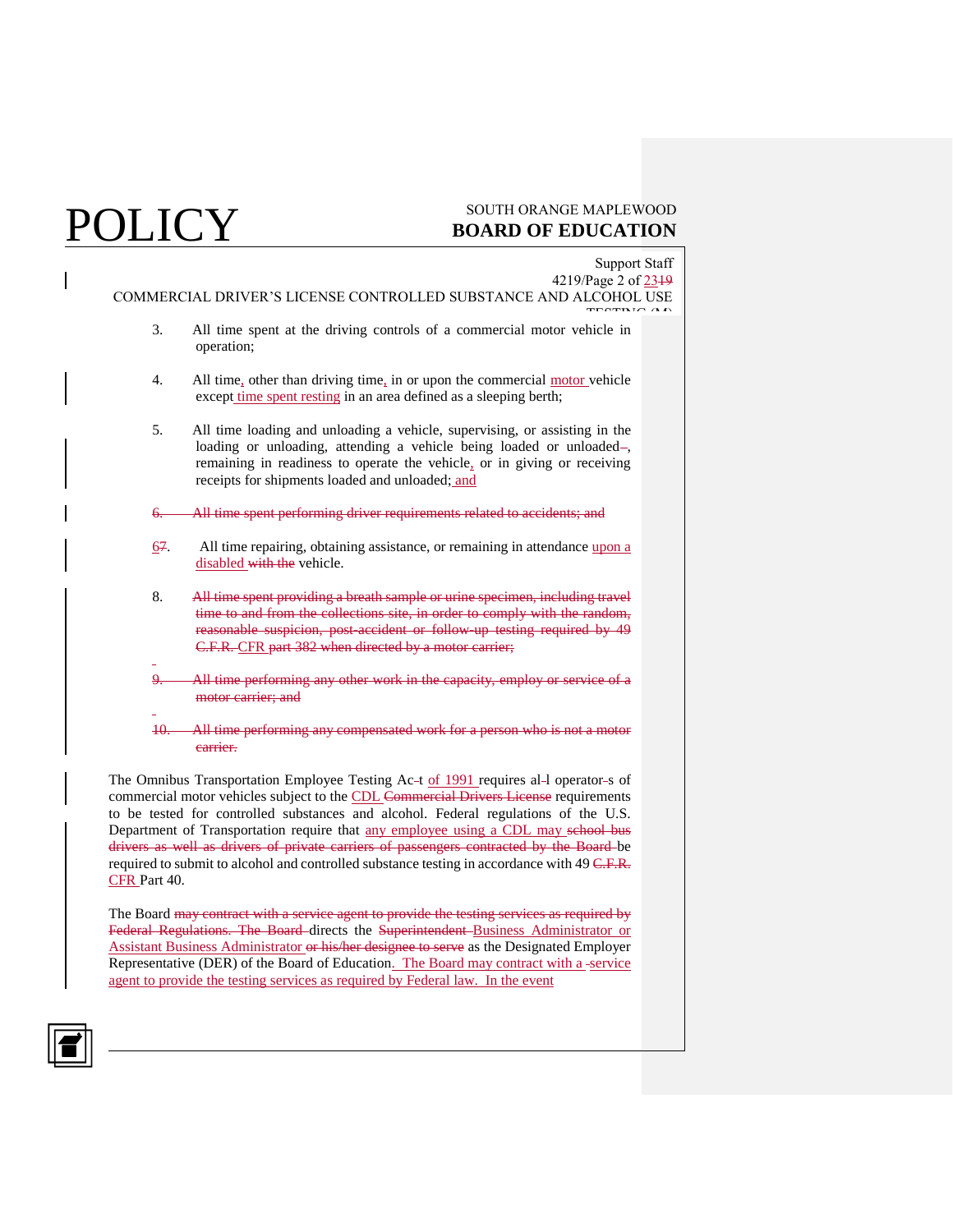Support Staff 4219/Page 3 of 2319 COMMERCIAL DRIVER'S LICENSE CONTROLLED SUBSTANCE AND ALCOHOL USE TESTING (M) the Board contracts with a service provider for transportation, the Board designee will ensure all transportation contractors comply with the drug and alcohol testing requirements of Policy 4219 pursuant to 49 CFR 382 et seq. and 49 CFR 40 et seq. and to oversee the implementation of this policy. No employee at any work site will possess, manufacture, use, sell, or distribute any quantity of any controlled substance, lawful or unlawful, which in sufficient quantity could result in impaired performance, with the exception of substances administered by or under the instructions of a physician. The provisions of this policy apply to marijuana regardless of whether it was administered by or under the instructions of a physician. No employee shall perform safety-sensitive functions within four hours after using alcohol and the district will not permit an employee that used alcohol within four hours of performing safety-sensitive functions to perform such functions if the district has actual knowledge of the use, in accordance with 49 CFR 392.5. Violations Any violation of this Policy may result in discipline, up to and including termination. Prohibited Substances The presence of any of the controlled substances, listed in 49 CFR 40.87, in the body, as evidenced by the results of the initial screening and subsequent confirmatory analysis provided in this Policy, is prohibited for any employee assigned to a classification covered by this Policy. All cutoff concentrations shall be in accordance with 49 CFR 40.87. All test results shall be measured against the cutoff concentrations outlined in 49 CFR 40.87. Testing Procedures All testing for controlled substances will be conducted in accordance with 49 CFR 40, Subparts A, B, C, D, E, F, G, H and I. The district will only test for drugs or classes of drugs in accordance with 49 CFR 40.85. Testing for alcohol will be conducted in accordance with 49 CFR 40, Subparts J, K, L, M and N. Definitions 1. "Alcohol use" means the drinking or swallowing of any beverage, liquid mixture or preparation (including medication) containing alcohol. "Aliquot" means a fractional part of a specimen used for testing. It is taken as a sample representing the whole specimen. **Formatted:** Highlight **Formatted:** Numbered + Level: 1 + Numbering Style: 1, 2, 3, … + Start at: 1 + Alignment: Left + Aligned at: 0.5" + Indent at: 0.96" **Formatted:** Indent: Left: 0.5", First line: 0"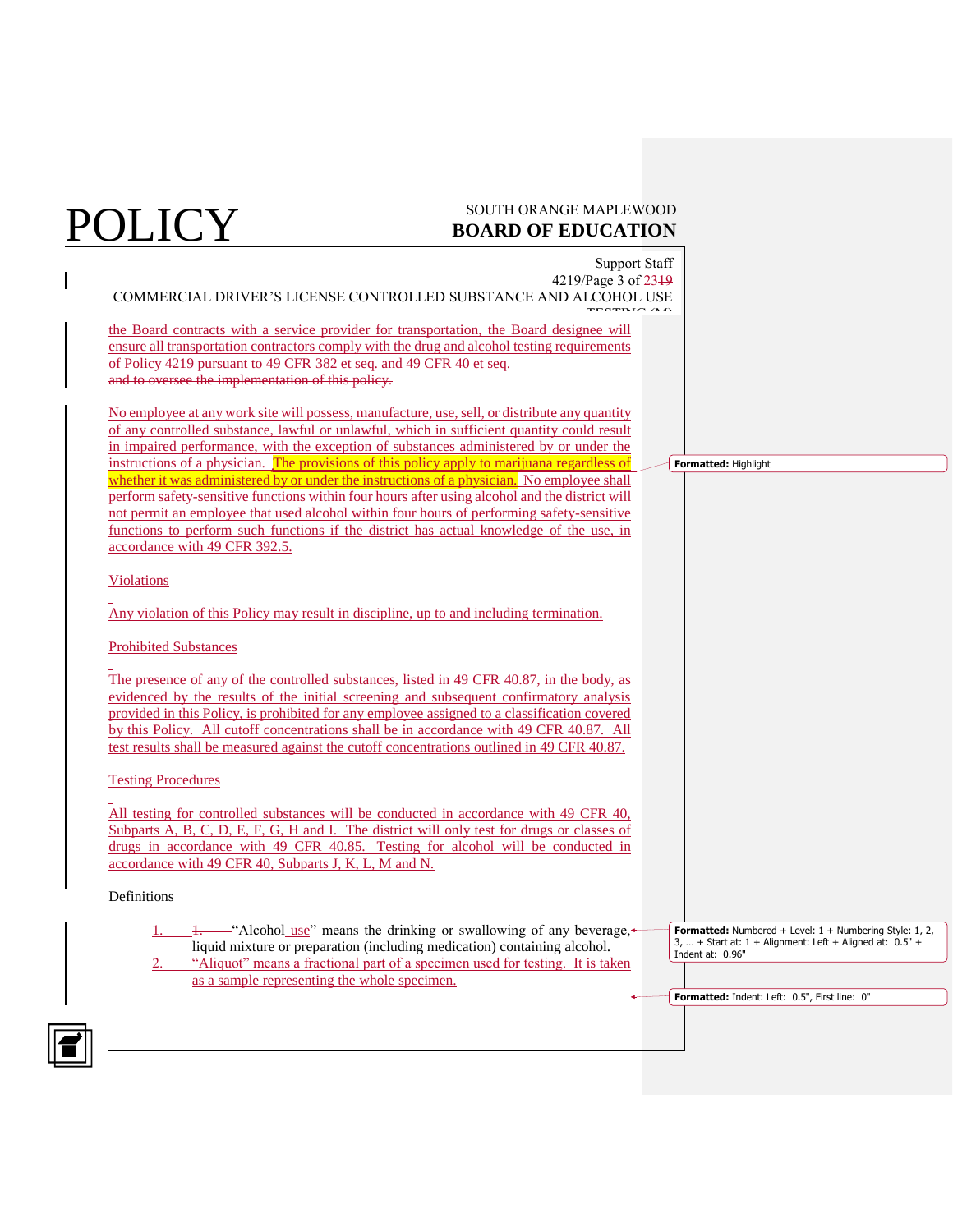## $\rm{OLICY} \rm{^{SOUTH\,ORANGE\,MAPLEWOOD}}$ **BOARD OF EDUCATION**

Support Staff 4219/Page 4 of 2319 COMMERCIAL DRIVER'S LICENSE CONTROLLED SUBSTANCE AND ALCOHOL USE TESTING (M)

- 2. "Confirmatory Drug Test" means a second analytical procedure performed on an aliquot of the original urine specimen to identify and quantify the presence of a specific drug or drug metabolite.
- 3. "Confirmed Drug Test" means a confirmation drug test result received by a Medical Review Officer (MRO) from a certified-laboratory.
- 4. "Controlled substances" means those substances identified in 49 C.F.R. CFR 40.85.
- 5. "CCF" means the Federal Drug Testing Custody and Control Form.
- 6. "Designated Employer Representative" (DER) is an employee of the district authorized to take immediate action(s) to remove employees from safetysensitive duties, or cause employees to be removed from these covered duties, and to make required decisions in the testing and evaluation processes. The DER shall receive test results and other communications for the employer, consistent with the requirements of this policy and 49 C.F.R. CFR 40. Service agents cannot act as a DER.
- 7. "FMCSA" means Federal Motor Carrier Safety Administration.
- 8. "Initial Drug Test (also known as a "Screening drug test")" means the test used to differentiate a negative specimen from one that requires further testing for drugs or drug metabolites.
- 9. "Initial specimen v<sup>y</sup>alidity Sereeningtest" means the first test used to determine if a *urine* specimen is adulterated, diluted or substituted, or invalid.
- 10. "Medical Review Officer" is a licensed physician responsible for receiving and reviewing laboratory results generated by the district's drug testing program and evaluating medical explanations f-or certain drug test results.
- 10. "Possess" includes, but is not limited to, means either in or on the driver's person, person al effects, motor vehicle, or areas substantially entrusted to the control of the driver.
- 11. "Service agent" is any person or entity, other than an employee of the Board, who provides services specified under 49 C.F.R. CFR 40 to the Board.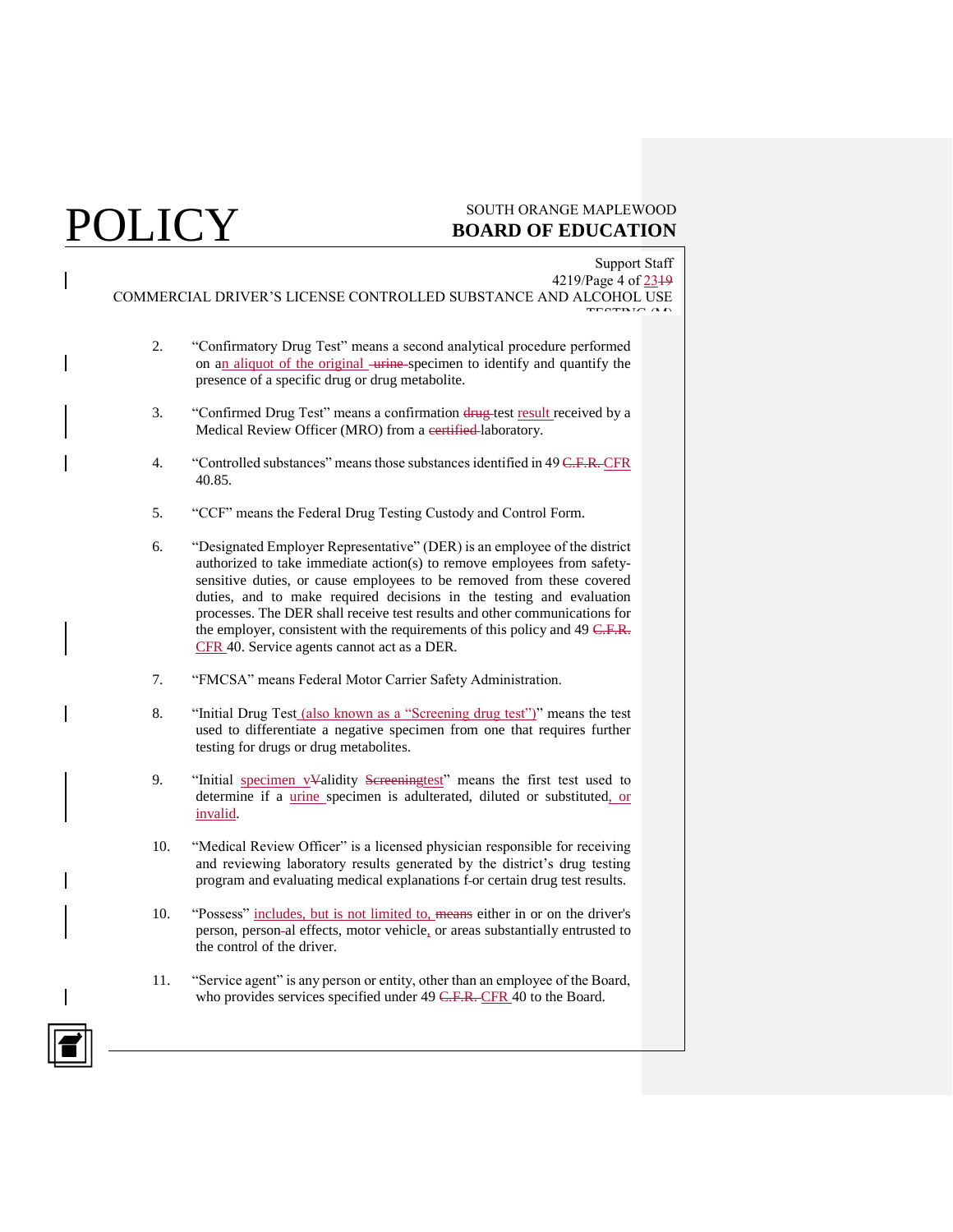Support Staff 4219/Page 5 of 2319 COMMERCIAL DRIVER'S LICENSE CONTROLLED SUBSTANCE AND ALCOHOL USE TESTING (M)

- 12. "Substance Abuse Professional (SAP)" is a person who evaluates employees who have violated a Federal or State drug and alcohol regulation and makes recommendations concerning education, treatment, follow-up testing, and aftercare. An iIndividuals permitted to act as a Substance Abuse ProfessionalsSAP must possess the credentials as outlined in 49 C.F.R. CFR 40.281.
- 13. "Work Site" means any motor vehicle, office, building, yard or other location at which the driver is to perform work or any other school district property or at any school district event.

### Prohibited Substances

As evidenced by the results of the initial screening and subsequent confirmatory analysis provided in this policy, the presence of any of the controlled substances as defined in this policy is prohibited for any employee assigned to a classification covered by this policy. All cutoff concentrations are as per 49 C .F.R. 40.87. Except for alcohol, they are expressed in nano grams per milliliter (ng/mL). Alcohol is expressed as a percentage.

| <b>Type of Drug or Metabolite</b> | <b>Initial Test</b> | <b>Confirmation Test</b> |
|-----------------------------------|---------------------|--------------------------|
| Marijuana metabolites             | 50                  | $+5$                     |
| Delta-9-tetrahydrocanna-Binol-    |                     |                          |
| 9 earboxylic acid (THC)           |                     |                          |
| metabolites<br>Cocaine            | 300                 | $+50$                    |
| (Benzoylecgonine)                 |                     |                          |
| Phencyclidine (PCP)               | 25                  | 25                       |
|                                   |                     |                          |
| Amphetamines                      | 4,000               | ÷                        |
|                                   |                     |                          |
| Amphetamine                       |                     | 500                      |
|                                   |                     |                          |
| Methamphetamine                   |                     | $500*$                   |
|                                   |                     |                          |
| <b>Opiate metabolites</b>         | 2,000               |                          |
| Codeine                           |                     | 2,000                    |
| Morphine                          |                     | 2,000                    |
|                                   |                     |                          |
| 6-acetylmorphine (6-AM)           | ÷                   | $+0***$                  |
|                                   |                     |                          |
| Alcohol                           | $.02$ or higher     | $.02$ or higher          |
|                                   |                     |                          |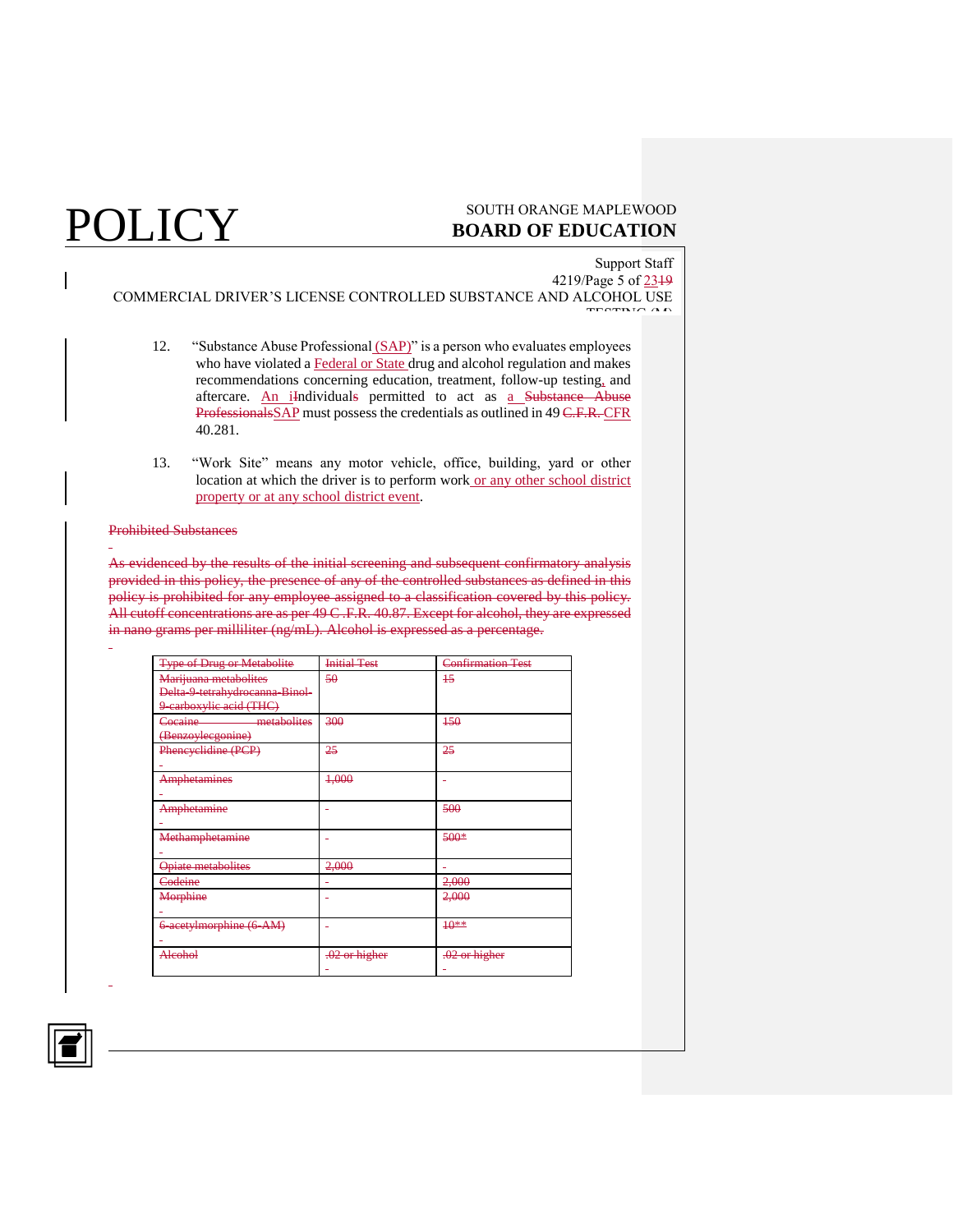## $\operatorname{POLICY}$  south orange maple wood **BOARD OF EDUCATION**

Support Staff 4219/Page 6 of 2319 COMMERCIAL DRIVER'S LICENSE CONTROLLED SUBSTANCE AND ALCOHOL USE TESTING (M)

(\*Specimen must also contain amphetamine at a concentration greater than or equal to 200 ng/mL.)

(\*\*Test for 6-AM in the specimen. Conduct this test only when specimen contains morphine at a concentration greater than or equal to 2000 ng/mL.)

No driver at any work site will possess, manufacture, use, sell , or distribute any quantity of any controlled substance, lawful or unlawful, which in sufficient quantity could result in impaired performance. A limited exception may be made for possession of substances administered by or under the instructions of a physician. No driver shall perform safetysensitive functions within four hour s after u sing alcohol and the district will not permit a driver that used alcohol within four hours of performing safety-sensitive functions to perform such functions if the district has actual knowledge of the use.

### **Violations**

Any violation of this policy may result in discipline, up to and including termination. Testing Procedures

All testing for controlled dangerous substances will be conducted in accordance with 49 C.F.R. CFR Part 40, Subparts A, B, C, D, E, F, G, H and I. The district will only test for the above stated five drugs or classes of drugs in accordance with 49 C.F .R. 40.85. Testing for alcohol will be conducted in accordance with as 49 C.F.R. CFR Part 40, Subparts J, K, L, M and N.

### Categories of Testing

For the purpose of this policy, the occurrence of the following circumstances/instances shall require an employee to submit to a controlled substance and alcohol screening:

A. Pre-Employment Testing

An individual who has applied for and has been selected to operate a Board vehicle shall, before beginning employment with the Board, submit to a controlled substance screening in conjunction with any required physical examination as per Policy No. 4160. Such screening shall be conducted in accordance with the procedures set forth in this policy and 49 C-F-R- 40. No individual receiving a positive confirmed test result will be employed by the Board.

An exception to the pre-employment screening may be made if the prospective employee has participated in a controlled substance testing program that met the

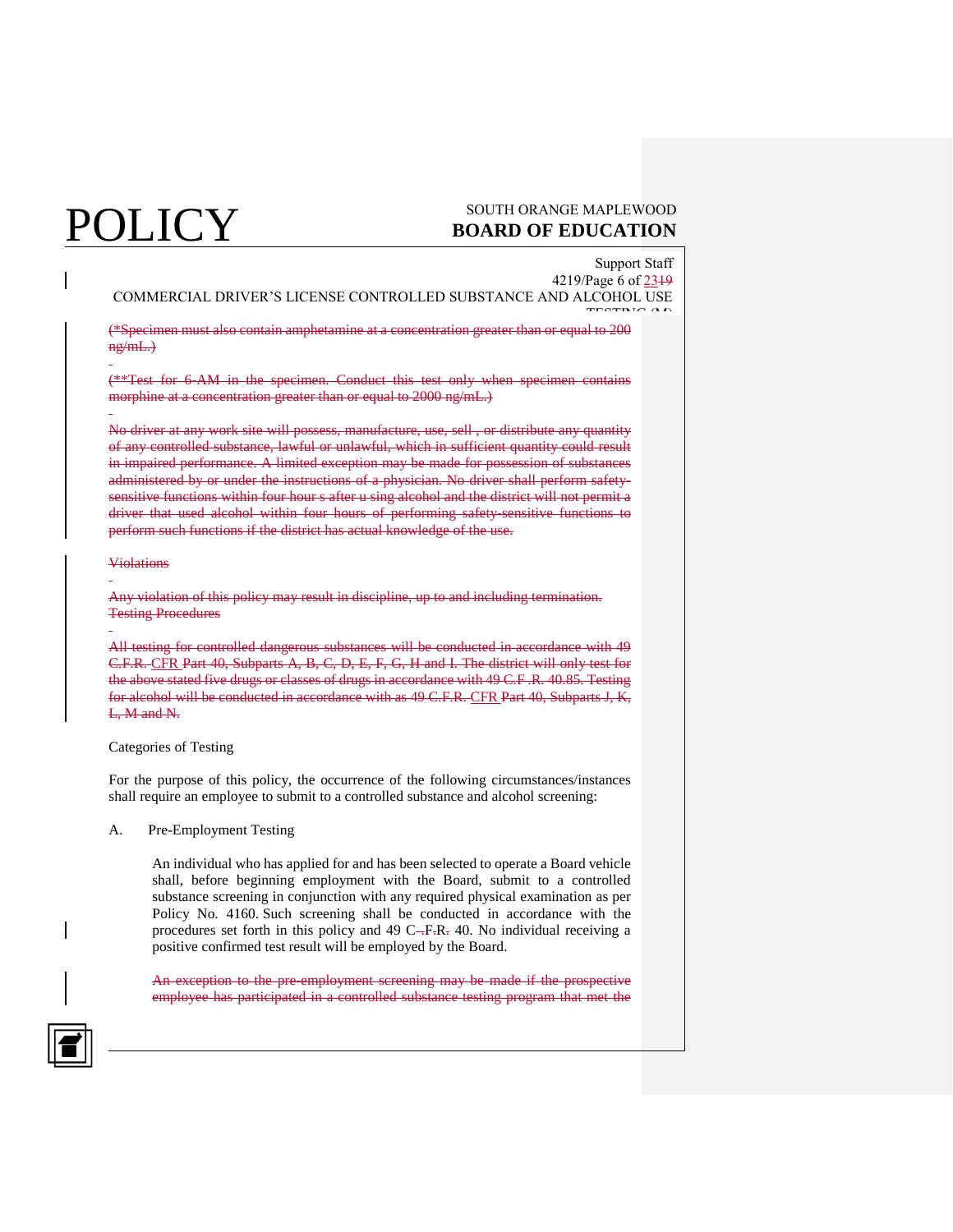|    | <b>Support Staff</b><br>4219/Page 7 of 2349 |                                                                                                                                                                                                                                                                                                                         |                                      |
|----|---------------------------------------------|-------------------------------------------------------------------------------------------------------------------------------------------------------------------------------------------------------------------------------------------------------------------------------------------------------------------------|--------------------------------------|
|    |                                             | COMMERCIAL DRIVER'S LICENSE CONTROLLED SUBSTANCE AND ALCOHOL USE                                                                                                                                                                                                                                                        |                                      |
|    |                                             |                                                                                                                                                                                                                                                                                                                         |                                      |
|    |                                             | requirements of 49 C.F.R. 382 et seq. within the previous thirty days and while<br>participating in that program either:                                                                                                                                                                                                |                                      |
|    |                                             | An employer is not required to administer a controlled substances test required by 49 CFR $\star$                                                                                                                                                                                                                       | Formatted: Indent: Left: 0"          |
|    | 382.301(a) if:                              |                                                                                                                                                                                                                                                                                                                         |                                      |
|    |                                             |                                                                                                                                                                                                                                                                                                                         |                                      |
| a. |                                             | The employee has participated in a controlled substances testing program that met-                                                                                                                                                                                                                                      | Formatted: Indent: Left: 0"          |
|    |                                             | the requirements of 49 CFR 382 et seq. within the previous thirty days; and                                                                                                                                                                                                                                             |                                      |
| b. |                                             | The employee while participating in that program either:                                                                                                                                                                                                                                                                |                                      |
|    | 1.                                          | Was tested for controlled substances within the past six months (from the<br>date of application to the district) $\frac{1}{27}$ or                                                                                                                                                                                     |                                      |
|    | 2.                                          | Participated in the random controlled substances testing program for the<br>previous twelve months (from the date of application to the district with the<br>employer); and                                                                                                                                             |                                      |
|    | $3c$ .                                      | The DER must ensure that no prior employer, to the DER's knowledge,<br>has records of a violation of a controlled substance testing program within<br>the previous six months.                                                                                                                                          |                                      |
|    |                                             | If an individual is so exempted, the Superintendent or his/her designeeDER shall<br>contact the controlled substances testing programs in which the driver-individual<br>participated and shall obtain and retain from the testing program(s) the following<br>information in accordance with 49 C.F.R. CFR 382.301(c): |                                      |
|    | $\frac{1}{2}$                               | Name and address of the program;                                                                                                                                                                                                                                                                                        |                                      |
|    | 2b                                          | Verification of the driver's individual's participation;                                                                                                                                                                                                                                                                |                                      |
|    | $\frac{3c}{2}$                              | Verification that the program conforms to <b>F</b> federal guidelines;                                                                                                                                                                                                                                                  |                                      |
|    | $4\underline{d}$ .                          | Verification the driver individual qualified under the law and did not refuse<br>to be tested for controlled substances;                                                                                                                                                                                                |                                      |
|    | 5e                                          | The date the <i>driver-individual</i> was last tested for controlled substances; and                                                                                                                                                                                                                                    |                                      |
|    | 6f.                                         | The results of any tests taken within the last-previous six months and any<br>other violations.                                                                                                                                                                                                                         |                                      |
|    |                                             | <b>[Optional for Districts that Conduct Pre-Employment Alcohol Tests</b>                                                                                                                                                                                                                                                | <b>Formatted: Indent: Left: 0.5"</b> |
|    |                                             |                                                                                                                                                                                                                                                                                                                         |                                      |
|    |                                             |                                                                                                                                                                                                                                                                                                                         |                                      |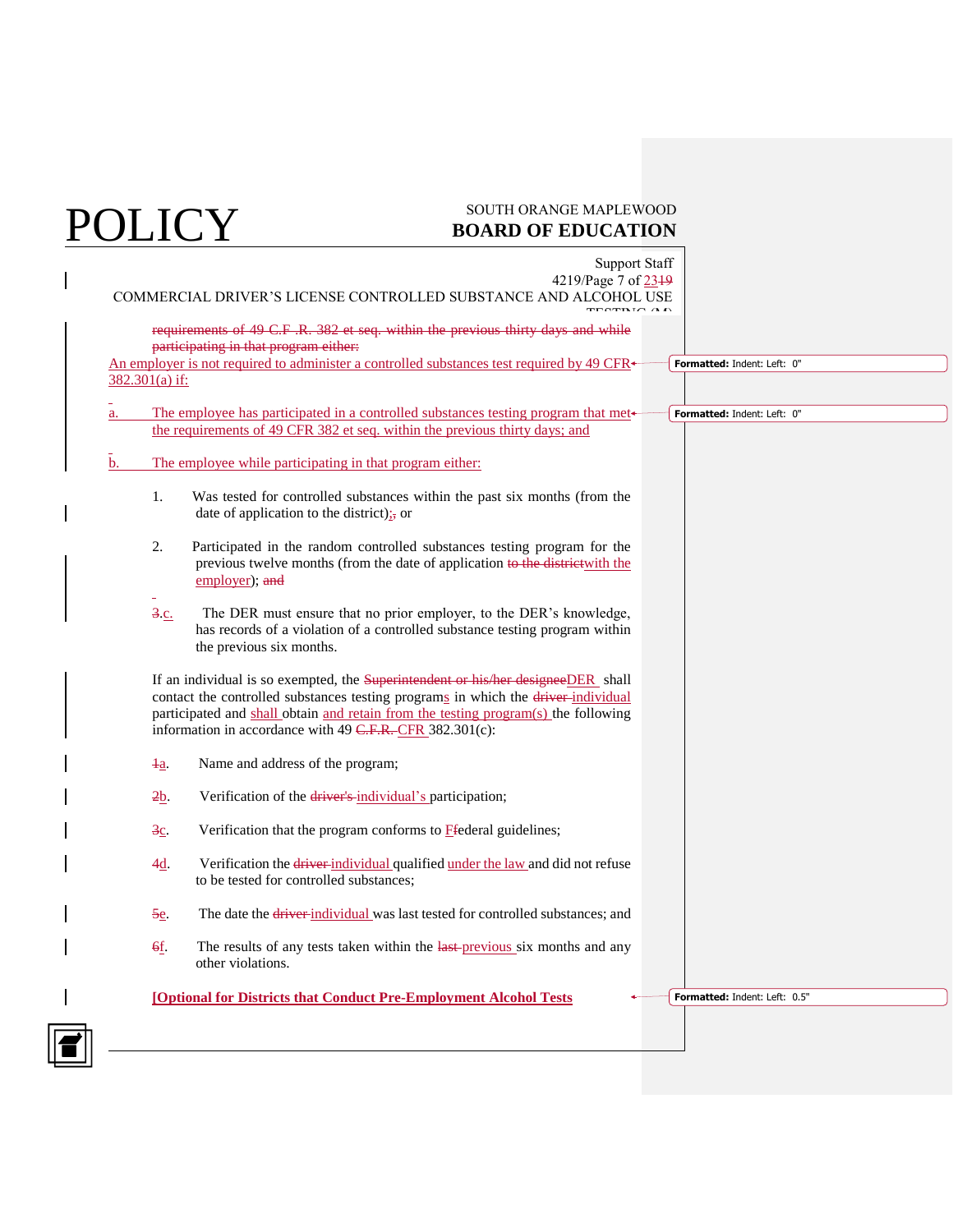### $\mathop{\hbox{POLICY}}\limits_{\hbox{sourn or} \atop \hbox{poARD of EUCATION}}$ **BOARD OF EDUCATION**

Support Staff 4219/Page 8 of 2319 COMMERCIAL DRIVER'S LICENSE CONTROLLED SUBSTANCE AND ALCOHOL USE TESTING (M)

In accordance with 49 C.F.R. CFR 382.301(d), the district Board will conduct preemployment alcohol tests before the first performance of safety-sensitive functions by a new covered employee or someone who has transferred to a position involving the performance of safety-sensitive functions. The alcohol test will be conducted after making a contingent offer of employment or transfer, subject to the individual employee passing the pre-employment alcohol test. All alcohol testing will be completed in accordance with 49 C.F.R. CFR 40 et seq. A covered employee will not be offered employment and/or the transfer unless the result of the test indicates an alcohol concentration of less than 0.04.An employee will:

### **[Select one of the following:**

\_\_\_ not begin working unless the result of the test indicates an alcohol concentration of less than 0.04.

not be offered employment and/or the transfer unless the result of the test indicates an alcohol concentration of less than 0.04.**]**

An individual employee who has applied for and has been selected to operate a Board vehicle or any existing employee transferring into a new position requiring the employee now required to operate a Board vehicle, shall submit a written consent authorizing the district-Board to obtain the following information from other employers who have employed the employee during any period during the two years before the date of the individual's employee's application date or transfer into the new position. The written consent from the individual employee will permit the Designated Employer Representative (DER) to obtain the following information from previous **Division of Transportation (DOT)**-regulated employers:

- $\underline{a}$ . Alcohol tests with a result of 0.04 or higher alcohol concentration;
- 2b. Verified positive drug tests;
- $\frac{3c}{2}$ . Refusals to be tested (including verified adulterated or substituted drug test results);
- 4d. Other violations of DOT agency drug and alcohol testing regulations; and
- 5e. With respect to any employee who violated a DOT drug and alcohol regulation, documentation of the employee's successful completion of DOT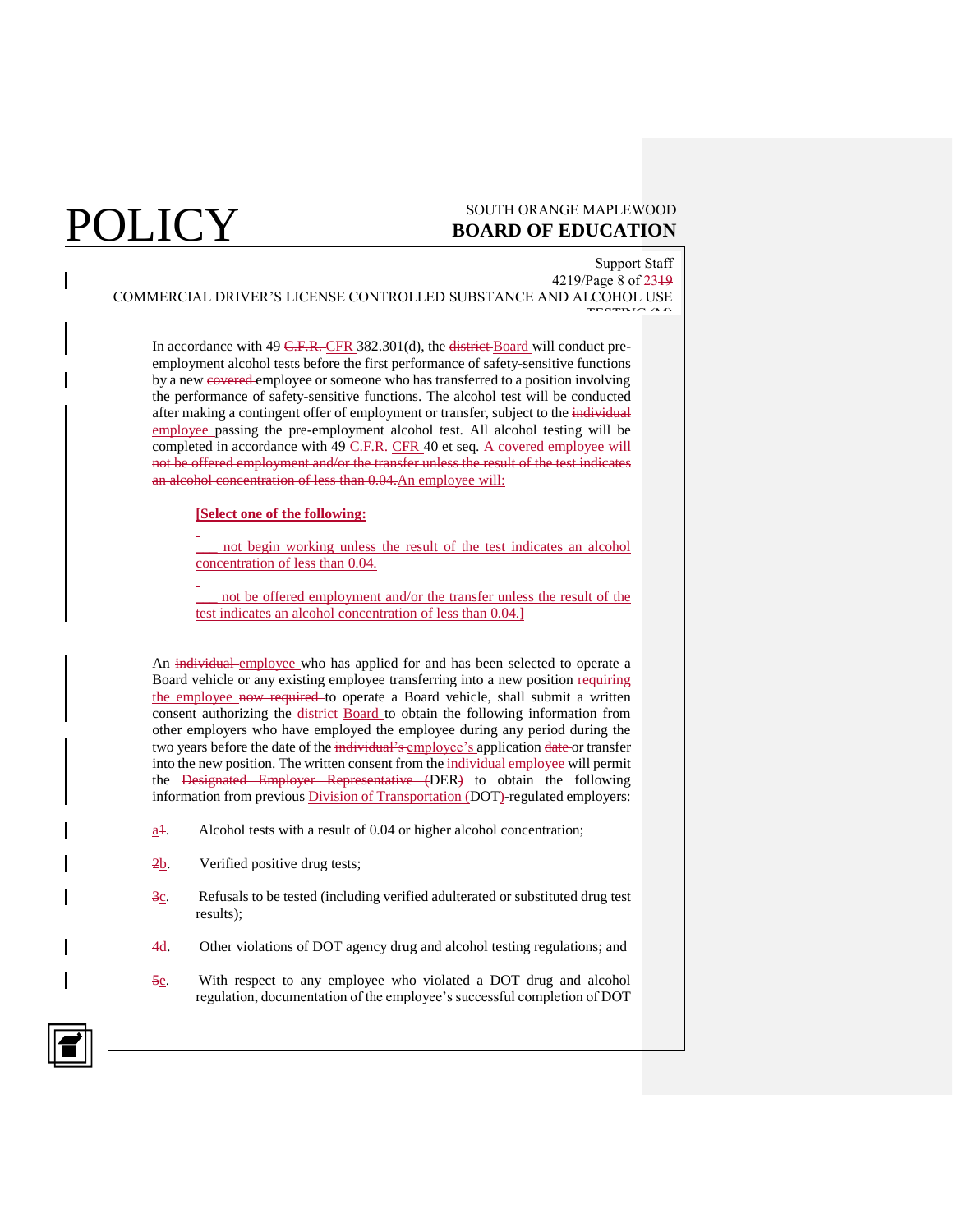### Support Staff 4219/Page 9 of 2319

COMMERCIAL DRIVER'S LICENSE CONTROLLED SUBSTANCE AND ALCOHOL USE TESTING (M)

> return-to-duty requirements (including follow-up tests). If this information is not available from the previous employer, the DER must seek to obtain this information from the individualemployee.

The DER will obtain and review this information before the employee first performs any driving and/or safety-sensitive functions. If this is not feasible, the DER will not permit the individual employee to perform safety-sensitive functions work after thirty days from the individual's employee first performed safetysensitive functions, date of employment in the position unless the DER has obtained or made and documented a good faith effort to obtain this information.

### 2B. Random Testing

A coveredEvery employee shall be subject to submit to random alcohol and controlled substance testing on an unannounced and random basis resulting from the selection by a random generation methodology in accordance with 49 C.F.R. CFR 383.305-(i). Random testing will be spread reason-ably throughout any given calendar year.

The minimum annual percentage rate for random alcohol testing shall be ten percent<sub>10%</sub> of the average number of driver positions. The minimum annual percentage rate foref random controlled substances testing shall be 50% twenty-five percent of the average number of d-river positions. The minimum annual percentage rates may be adjusted These rates m ay be adjusted as determined by the FHCSA WA (Federal Highway Administration) Administrator in accordance with 49 C.F.R. CFR 382.305.

Drivers Employees shall only be random tested when performing safety-sensitive functions or immediately prior to or immediately following the performance of safety-sensitive functions.

C3. Post-Accident Testing

The involvement by an employee in a motor vehicle collision while operating a Board vehicle when such accident results in property dam age or personal injury, may trigger a post-accident drug and alcohol test.

As soon as practical following an occurrence, the DER will require post-accident alcohol screening for each of the surviving drivers:

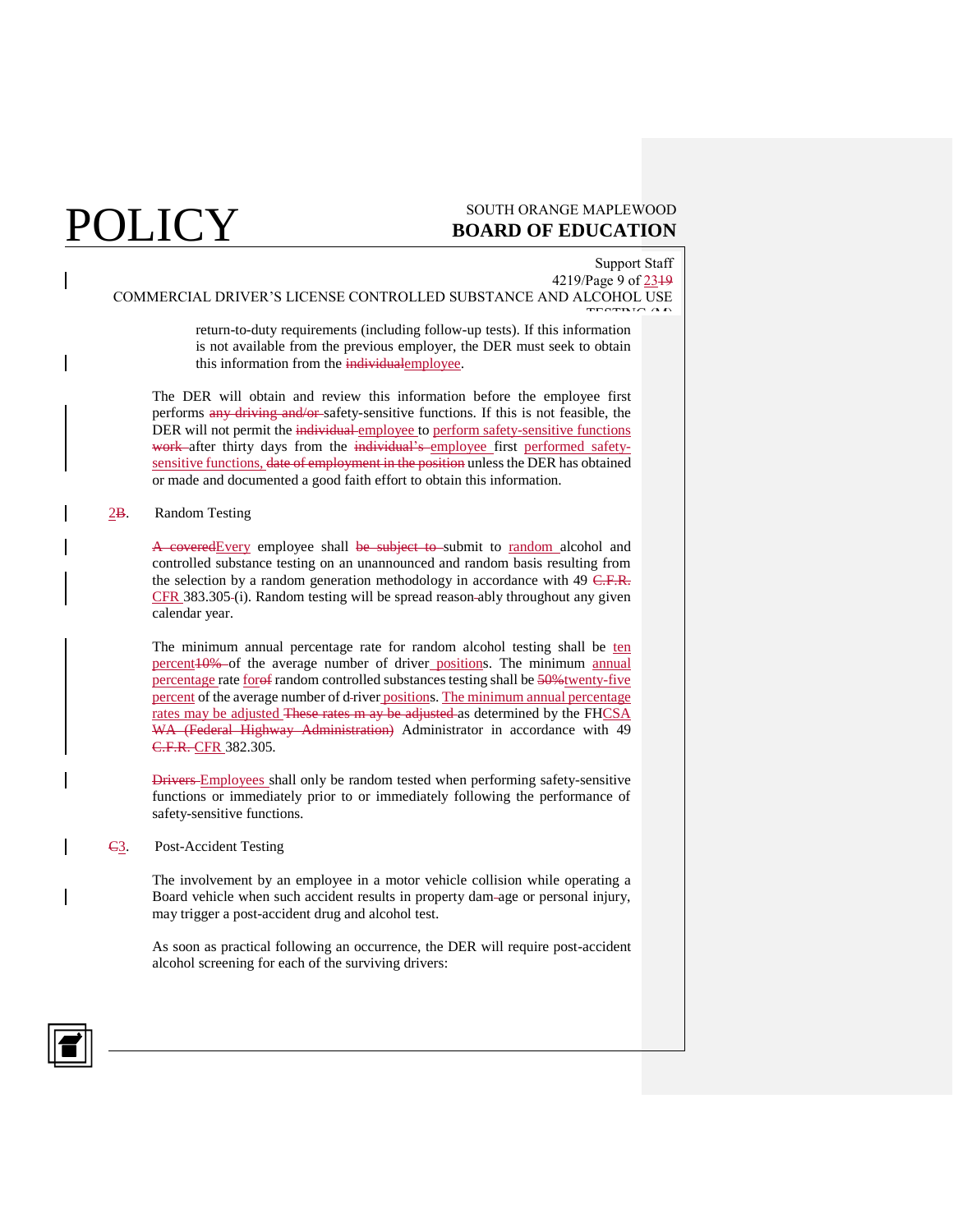# POLICY SOUTH ORANGE MAPLEWOOD BOARD OF EDUCATION **BOARD OF EDUCATION**

| <b>Support Staff</b><br>4219/Page 10 of 2319<br>COMMERCIAL DRIVER'S LICENSE CONTROLLED SUBSTANCE AND ALCOHOL USE<br><b>FLOTD</b> IC                                                                                                                                                                                                                                                                                                                                            |
|--------------------------------------------------------------------------------------------------------------------------------------------------------------------------------------------------------------------------------------------------------------------------------------------------------------------------------------------------------------------------------------------------------------------------------------------------------------------------------|
| Who was performing safety-sensitive functions with respect to a vehicle, if<br>$\frac{1}{2}$<br>the accident involves the loss of human life; or                                                                                                                                                                                                                                                                                                                               |
| Who receives a citation within eight h-ours of the occurrence under State<br>2b<br>or local law for a moving traffic violation arising from the accident, if the<br>accident involved:                                                                                                                                                                                                                                                                                         |
| Bodily injury to any person who, as a result of the injury,<br>(1)<br>immediately receives medical treatment away from the<br>scene of the accident; or                                                                                                                                                                                                                                                                                                                        |
| One or more motor vehicles incurring disabling damage as a result<br>$(2)$ a.<br>of the accident, requiring the motor vehicle to be transported away<br>from the scene by a tow truck or other motor vehicle.                                                                                                                                                                                                                                                                  |
| If the alcohol test is not administered within two h-ours following the<br>$3c$ .<br>accident, the DER will prepare and maintain on file a record stating the<br>reasons the test was not promptly administered. If the alcohol test is not<br>administered within eight hours following the accident, the DER shall cease<br>attempts to administer the alcohol test and shall prepare and maintain the<br>same record. Records shall be submitted to the FMCSA upon request. |
| As soon as possible following an occurrence, the district will require post-accident<br>controlled substance screening for each of the surviving drivers:                                                                                                                                                                                                                                                                                                                      |
| Who was performing safety-sensitive functions with respect to a vehicle, if<br>łа.<br>the accident involves the loss of human life; or                                                                                                                                                                                                                                                                                                                                         |
| Who receives a citation within thirty-two hours of the occurrence under<br>2b.<br>State or local law for a moving traffic violation arising from the accident, if<br>the accident involved:                                                                                                                                                                                                                                                                                    |

- (1)a. Bodily injury to any per son, who, as a result of the injury immediately receives medical treatment away from the scene of the accident; or
- $(2)$ b. One or more motor vehicles incurring disabling damage as a result of the accident, requiring the motor vehicle to be transported away from the scene by a tow truck or other motor vehicle.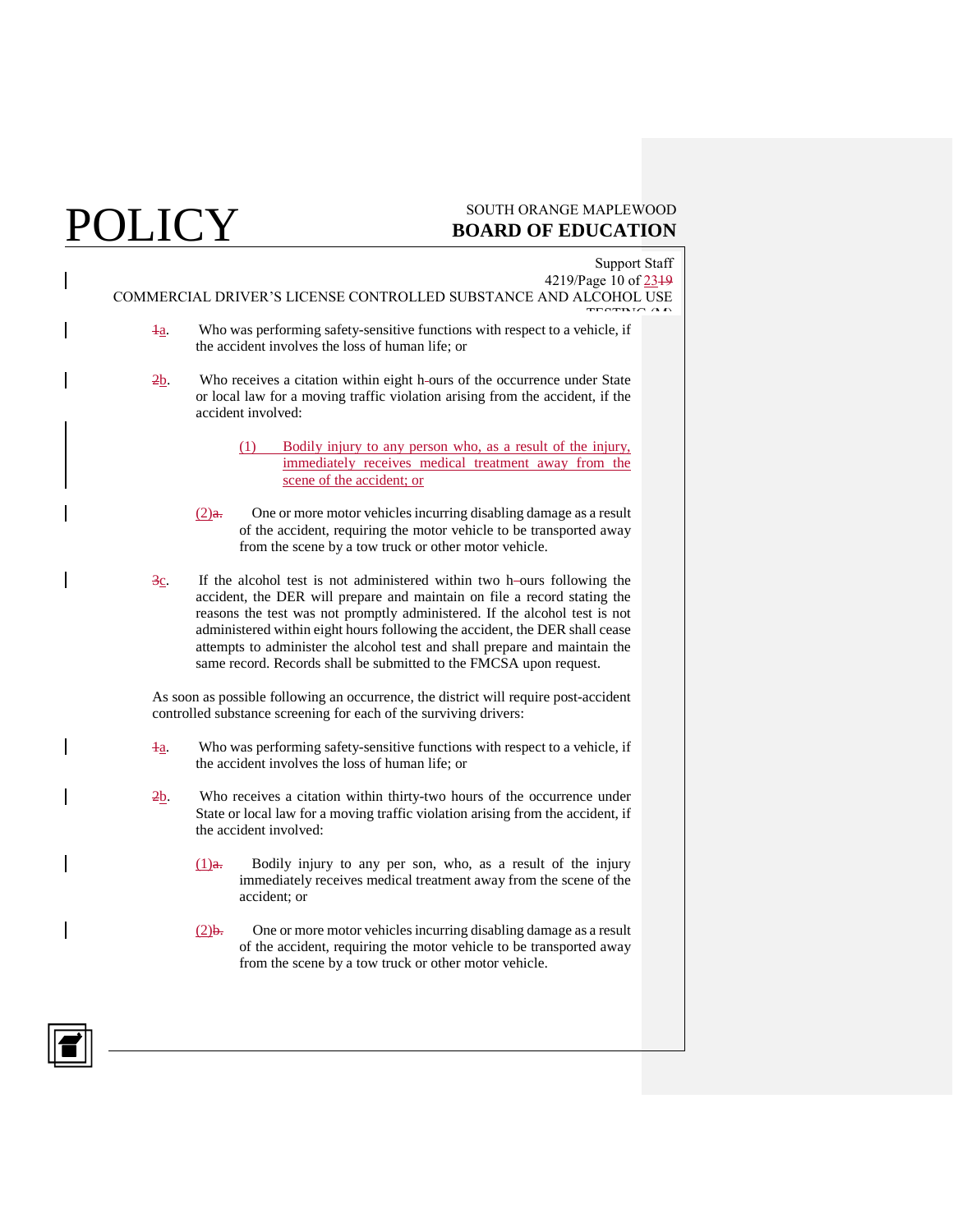### Support Staff

4219/Page 11 of 2319 COMMERCIAL DRIVER'S LICENSE CONTROLLED SUBSTANCE AND ALCOHOL USE

TESTING (M)  $\frac{3c}{2}$ . If the controlled substance test is not administered within thirty-two hours s following the accident, the DER shall cease attempts to administer the controlled substance test and shall prepare and maintain on file a the same record stating the reasons the test was not promptly administered. Records shall be submitted to the FMCSA up-on request.

A driver employee who is subject to post-accident testing shall remain readily available for such testing or be deemed by the employer to have refused to submit for testing. (An driver employee who is injured in an accident and requires medical care, shall submit to post-accident drug and controlled substance testing by the medical care facility providing the treatment or a designee of the Board if the facility is unable to provide the testing.) Nothing herein shall be construed to prevent the driver employee from leaving the scene of the accident for the period required to obtain necessary assistance or to obtain emergency medical care.

D. Reasonable Suspicion Testing

The DER may require an driver employee to submit to an alcohol and/or controlled substance test when the driver employee is observed by a supervisor or school official who is trained in accordance with 4-9 C.F.R. CFR 382.603 and causes the observer to have reasonable suspicion to believe the driver has violated 49 C.F.R. CFR 382 et seq. Reasonable suspicion must exist to require the driver employee to undergo a test and must be based on specific, contemporaneous, articulable observations concerning the appearance, behavior, speech or body odors of the driveremployee. The observations may include indications of the chronic and withdrawal effects of controlled substances.

Reasonable suspicion alcohol testing is authorized only if the required observations are made during, just preceding, or just after the period of the work day the driver employee is required to be in compliance with the testing requirements of 49 C.F.R. CFR 382 et seq.

Reasonable suspicion testing may be required of an employee-driver while the driver employee is performing, just before the driver employee will perform, or just after the driver employee has ceased performing safety-sensitive functions.

If the alcohol test is not administered within two hours following the determination a reasonable able suspicion test is required, the D-ER will prepare and maintain on file a record stating the reasons the test was not promptly administered. If the alcohol test is not administered within eight hours following the determination, the

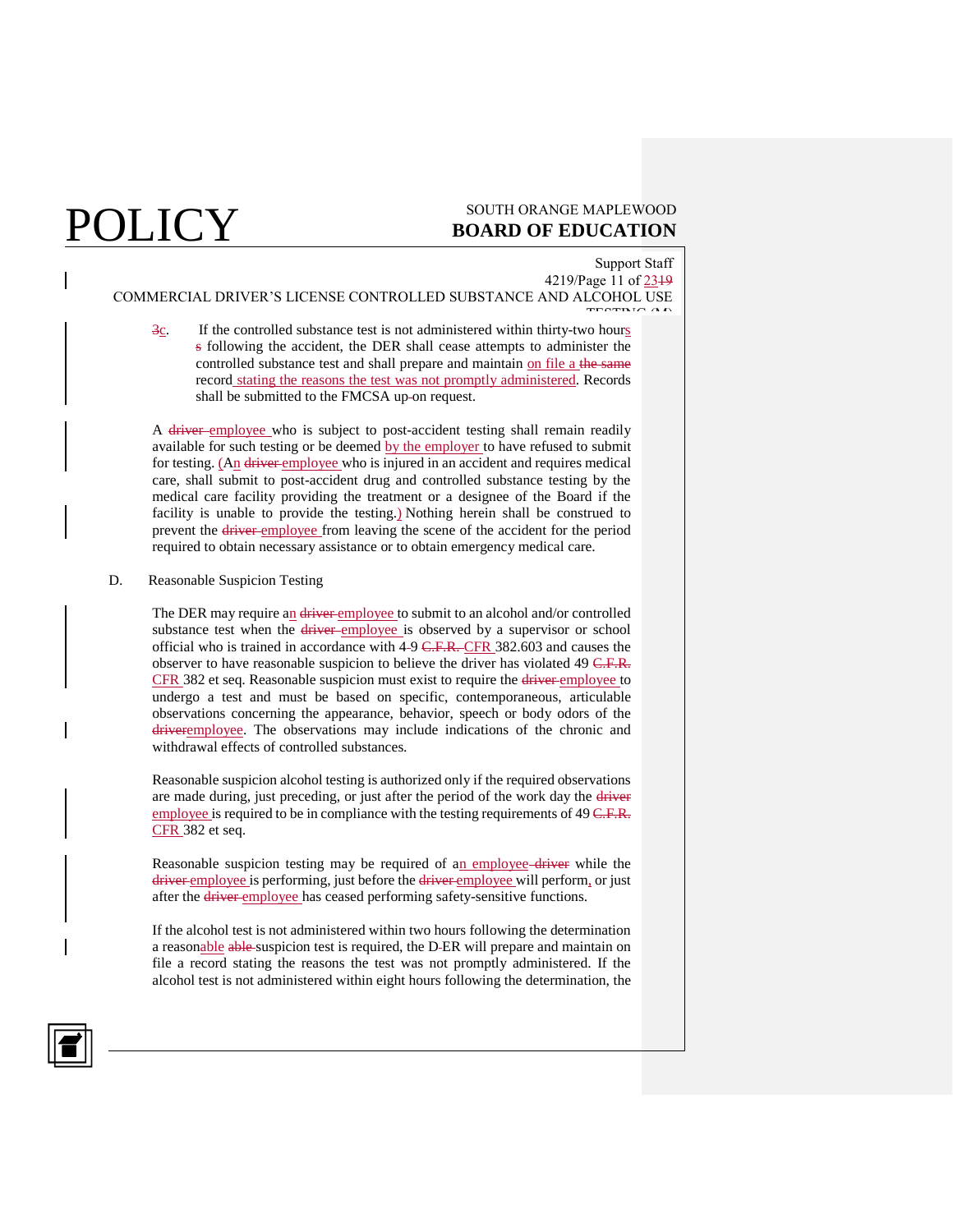## $\mathop{\hbox{POLICY}}\limits_{\hbox{sourn or} \atop \hbox{poARD of EDUCATION}}$ **BOARD OF EDUCATION**

## Support Staff

4219/Page 12 of 2319 COMMERCIAL DRIVER'S LICENSE CONTROLLED SUBSTANCE AND ALCOHOL USE TESTING (M)

DER shall cease attempts to administer the alcohol test and shall state in the record the reasons for not administering the test.

No driver employee shall report f-or duty or remain on du-ty requiring the performance of safety-sensitive functions while the driver employee is under the influence of or impaired by alcohol, as shown by the behavioral, speech and performance indicators of alcohol misuse. The driver employee will also not be able to perform or continue to perform safety-sensitive functions until an alcohol test i-s administered and the driver's employee's concentration measures less than 0.02 or twenty-four hours have elapsed following the determination that reasonable suspicion existed to require an alcohol test.

A written record of the observation s leading to a reason able suspicion test shall be made and signed by the supervisor and/or school official that made the observations. This record shall be made within twenty-four hours of the observed behavior or before the results of the test are released, whichever is earlier.

E. Return to Duty Testing

The district is not require-d to return an employee to a safety-sensitive position upon receipt of a confirmed drug and/or alcohol test.

The Designated Employer Representative (DER) may recommend to the Super Superintendent of Schools the individual's employee's employment be terminated depending on the circumstances.

In the event the DER does not recommend terminationThe, DER shall ensure that before an driver employee returns to duty requiring the performance of a safety-sensitive function, the driver employee shall undergo a return to duty alcohol test indicating a breath alcohol concentration of les-s than 0-.02 and a controlledsubstances test with a result indicating a verified negative result for controlledsubstances use as required in 49 C.F.R. CFR 40.305.

Drivers Employees permitted to return to duty are required to take return-to-duty tests and shall be evaluated by a Substance Abuse Professional (SAP). These individuals employees must participate in an assistance program prescribed by the SAP and as required in 49 C.F.R. CFR 40 Subpart O.

The SAP will determine a written follow-up testing plan for any individual employee who has been permitted to return to work and has successfully complied with the SAP's recommendations for education and/or treatment. Such employees

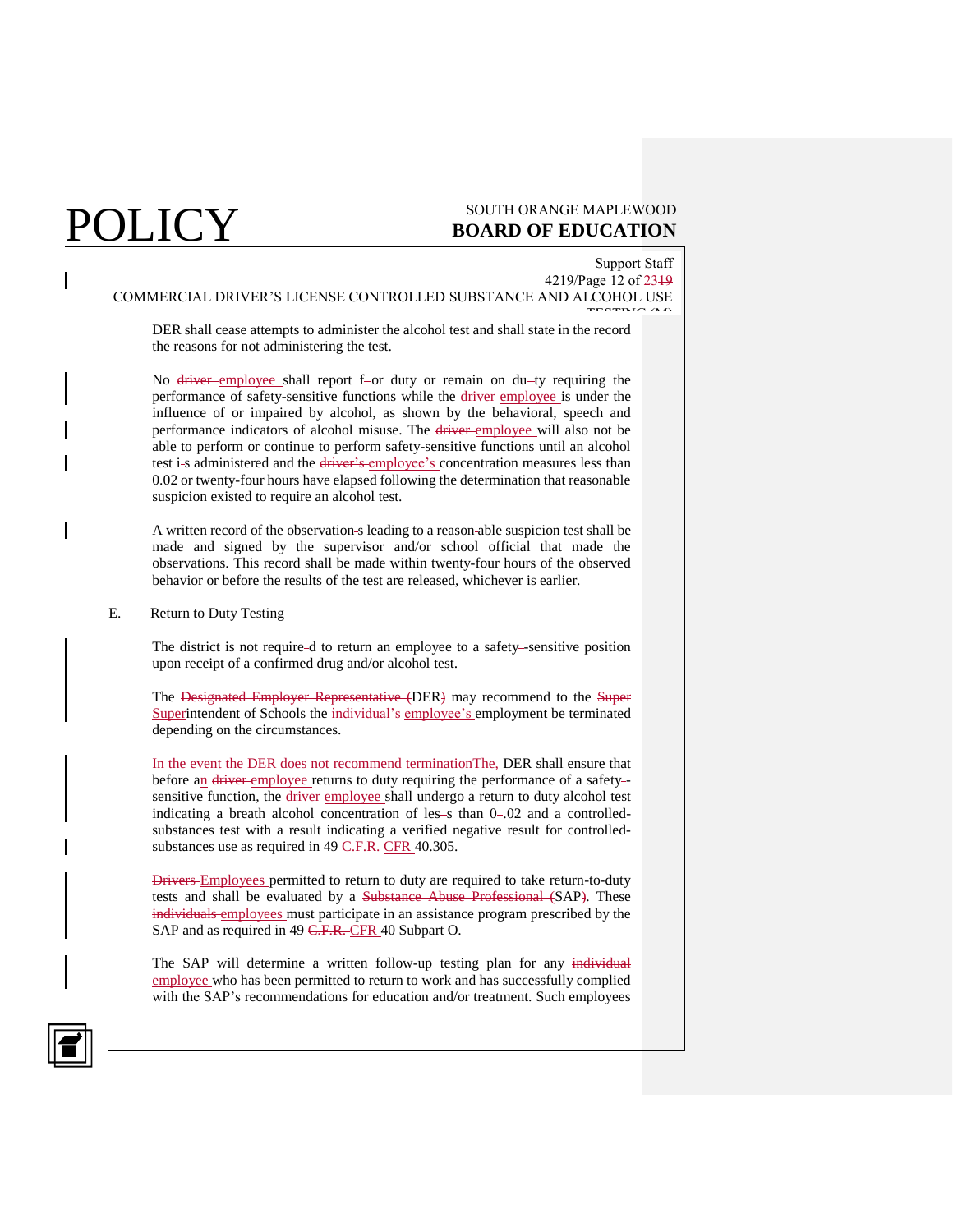## $\mathop{\hbox{POLICY}}\limits_{\hbox{sourn or} \atop \hbox{poARD of EDUCATION}}$ **BOARD OF EDUCATION**

Support Staff 4219/Page 13 of 2319 COMMERCIAL DRIVER'S LICENSE CONTROLLED SUBSTANCE AND ALCOHOL USE TESTING (M) are subject to a minimum of six unannounced, follow-up drug screenings and alcohol tests over the following twelve months. The testing shall not exceed sixty forty-eight additional month-s. Alcohol follow-up testing shall be performed only when the <del>d river</del>employee is performing safety-sensitive functions or immediately prior to performing or immediately after performing safety-sensitive functions. All follow-up testing will be completed in accordance with 49 C.F.R. CFR 40.307. The SAP will comply with all reporting requirements of 49 C.F.R. CFR 40.311. The Board shall make the ultimate determination to return or not return anemployee to a safety-sensitive position subject to any collective bargaining agreements, if any, or other legal requirements. Medical Review Officer (MRO) Notifications The Board shall employ or contract with a medical review officer who is a licensed physician (M.D. or D.O.) and shall designate the Medical Review OfficerMRO as the individual responsible for receiving laboratory results generated by the testing program. The MRO shall have knowledge of substance abuse disorders and have appropriate medical training to interpret and evaluate the individual's employee's confirmed drug positive test results together with his/hertheir medical history and other biomedical data. The Medical Review OfficerMRO will perform all functions and responsibilities as required in 49 C.F.R. CFR 49.121. Subpart G. Employer Notification The Medical Review OfficerMRO may report controlled substances test results to the DER by any means of communication; however, a signed, written notification must be forwarded within three business days of the completion of the MRO's e-valuation. The MRO must report all drug test results to the employer. The MRO may use a signed or stamped and dated legible photocopy of Copy 2 of the CCF to report test results or a written report that must include, at a minimum, the information required in 49 C.F.R. CFR 40. 163. Split Specimen Tests Split specimen testing will be conducted in accordance with 49 C.F.R. CFR 40 Subpart H. The MRO will notify the Superintendent of Schools or designee if split specimen testing is requested by the employee. Under split- sample collection procedures, the drive r has seventy-two hour s from the time of notification of a positive result to request the MRO to order a test of the split specimen. **Formatted:** Indent: Left: 0.5" **Formatted:** Font: Bold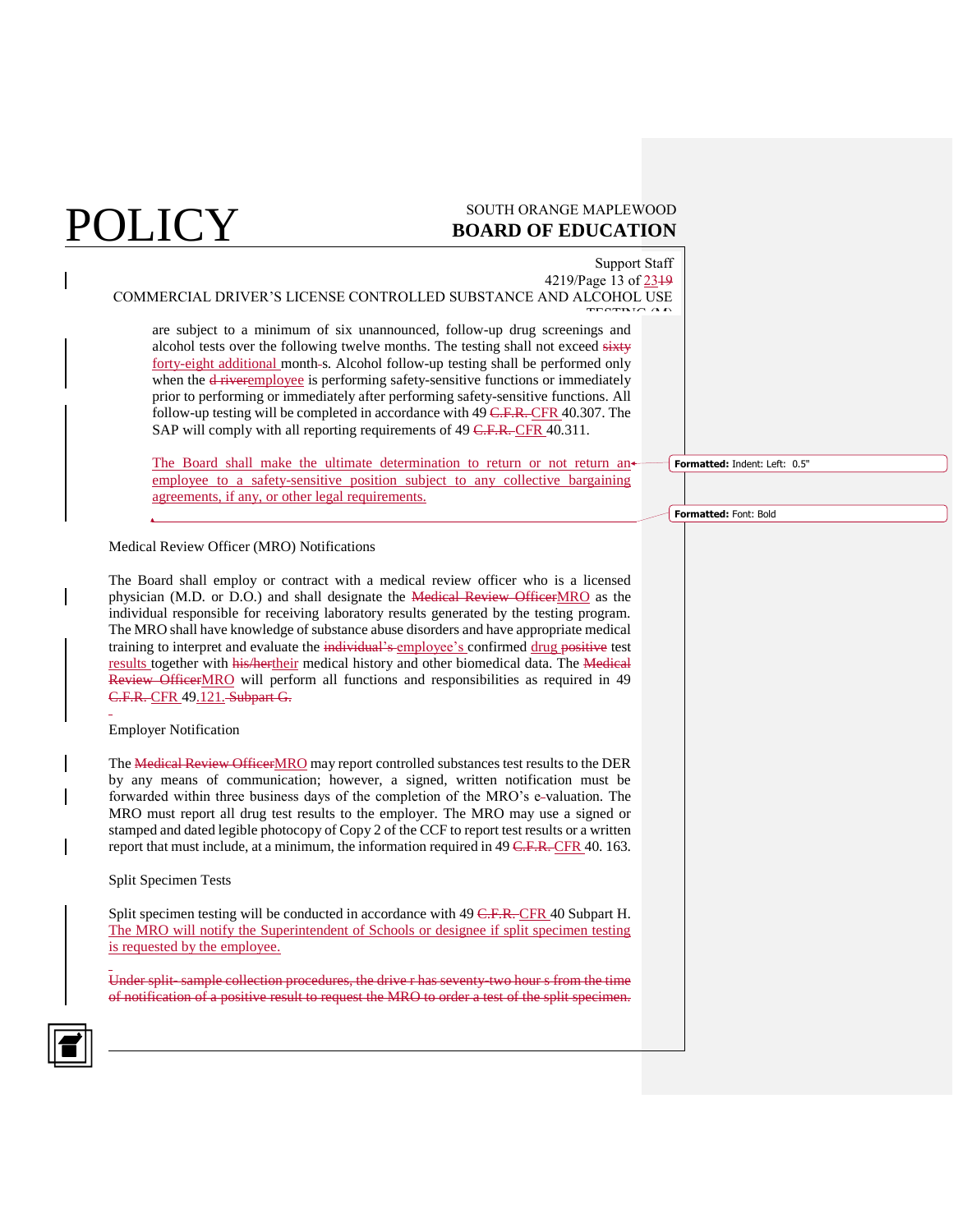## $\mathop{\hbox{POLICY}}\limits_{\hbox{sourn or} \atop \hbox{poARD of EUCATION}}$ **BOARD OF EDUCATION**

Support Staff 4219/Page 14 of 2319

COMMERCIAL DRIVER'S LICENSE CONTROLLED SUBSTANCE AND ALCOHOL USE TESTING (M)

If the driver does not request a split specimen test within seventy-two h ours, the driver may present to the MRO information documenting that serious injury, illness, lack of actual notice of the verified test result, inability to contact the MRO, or other circumstances unavoidably prevented the individual from making a timely request.

If the split specimen is unavailable or appears in sufficient, the laboratory will continue the testing process of the primary specimen as the laboratory would normally. The laboratory will report the results for the primary specimen without providing the MRO information regarding the unavailable split specimen. In the event the MRO requests the split specimen be forwarded to another laboratory, the laboratory will report to the MRO the split specimen is unavailable for testing and the laboratory will provide the MRO with as much information as possible about the cause of the unavailability.

### Designated Collection Facility

The Board shall designate the facility to be used for the collection of the specimen; provided, however, that the designated facility shall possess all required licenses and permits. The collection site will take place in a facility meeting the requirements of 49 C.F.R. CFR 40 Subpart D. The DER will ensure the collection site meets the security requirements of 49 C.F.R. CFR 40.43.

### Designated Screening Laboratory

The Board shall design-ate the laboratory to which collected fluid samples will be forwarded for drug/alcohol screening. Drug testing must be certified by the Department of Health and Human Services (HHS) under the National Laboratory Certification Program (NLCP) for all testing required under 49 C.F.R. CFR 40. The laboratory will perform all responsibilities as required in accordance with 49 C.F.R. CFR 40 Subpart F.

### Specimens

The normal screening methodology for controlled substances shall be urinalysis, collected by a trained representative contracted by the District, of the Board Board with appropriate documentation at a site designated site and approved by the Board. The presence of alcohol will be determined by an Alcohol Screening Device (ASD) or an Evidential Breath Testing Device administered by an individual certified in accordance with 49 C.F.R. CFR 40.211 and 49 C.F.R. CFR 40.213.

**Formatted:** Highlight **Formatted:** Highlight **Formatted:** Strikethrough **Formatted:** Strikethrough, Highlight **Formatted:** Strikethrough

Refusal to Submit

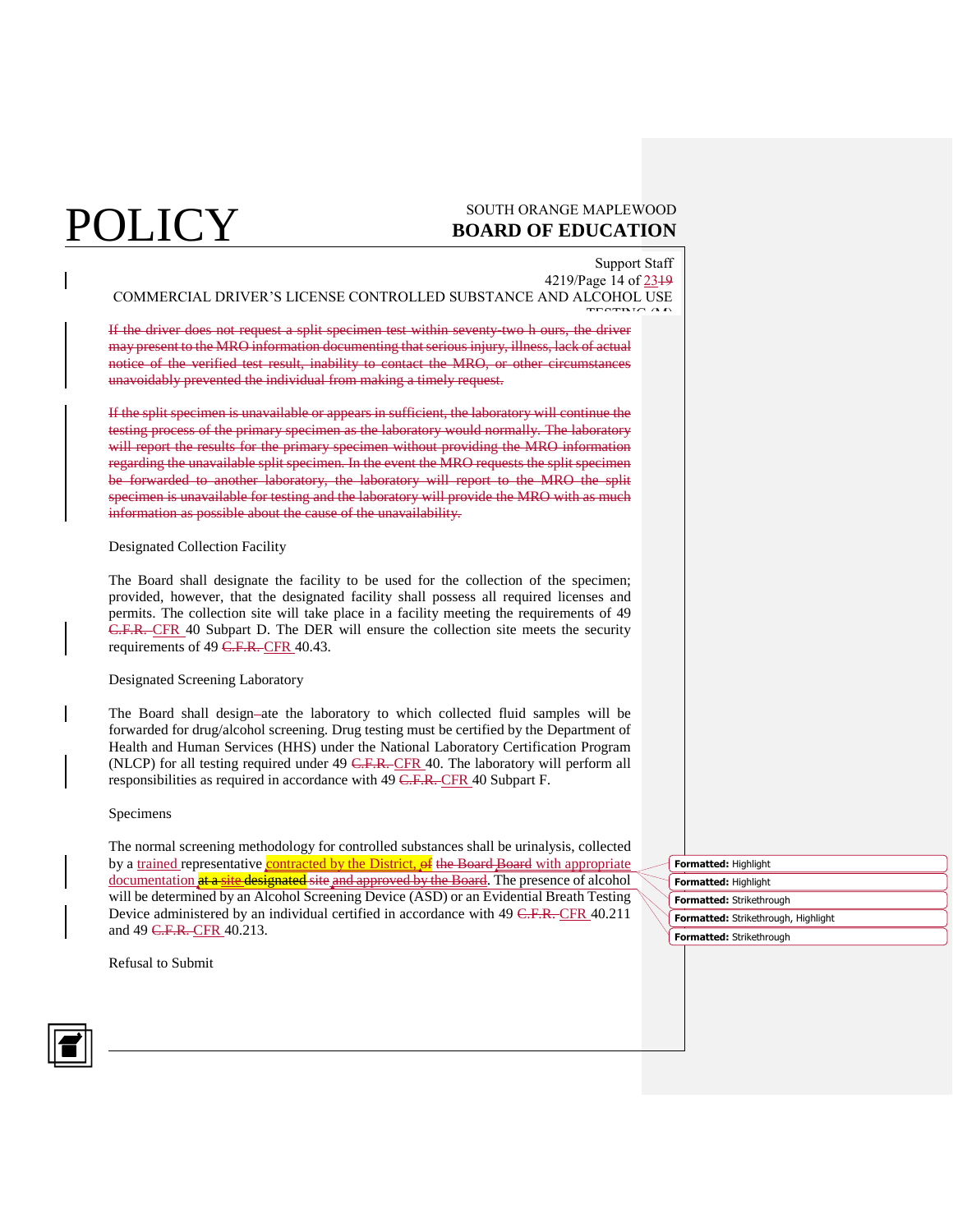## $\text{POLICY} \hspace{1cm} \text{soutrinorange and PUCATION}$ **BOARD OF EDUCATION**

Support Staff 4219/Page 15 of 2319 COMMERCIAL DRIVER'S LICENSE CONTROLLED SUBSTANCE AND ALCOHOL USE TESTING (M)

An employee driver will be deemed as refusing to take a drug test in accordance with the eriteriaas -described in with 49 C.F.R. CFR 40.191, . As per 49 C.F.R. CFR 40.191, an individual refuses to take a drug test if he/she:

- 1. Fails to appear for any test (except a pre-employment test) within a reasonable time, as determined by the D ER, consistent with applicable DOT agency regulations, after being directed to do so by the DER;
- 2. Fails to remain at the testing site until the testing process is complete. An employee who leaves the testing site before the testing process commences for a pre-employment test is not deemed to have refused to test;
- 3. Fails to provide a urine specimen for any drug test required by this policy. An employee who does not provide a urine specimen because he or she hasthey left the testing site before the testing process commences for a preemployment test is not deemed to have refused to test;
- 4. Fails to permit the observation or monitoring of providing a specimen in the case of a directly observed or monitored collection in a drug test;
- 5. Fails to provide a sufficient amount of urine when directed, and it has been determined, through a required medical evaluation, that there was no adequate medical explanation for the failure;
- 6. Fails or declines to take a second drug test the DER or collector has directed the individual employee to take;
- 7. Fails to undergo a medical examination or evaluation, as directed by the MRO as part of the verification process, or as directed by the DE R under 49 CFR Sec. 40-.193(d). In the case of a pre-employment drug test, the individual employee is deemed to have refused to test on this basis only if the pre-employment test is conducted following a contingent offer of employment;
- 8. Fails to cooperate with any part of the testing process (e.g., refuses to empty pockets when so directed by the collector, behaves in a confrontational way that disrupts the collection process, fails to wash hands after being directed to do so by the collector); or
- Fails to follow the collection observer(s) instructions of which could be used to interfere with the collection process;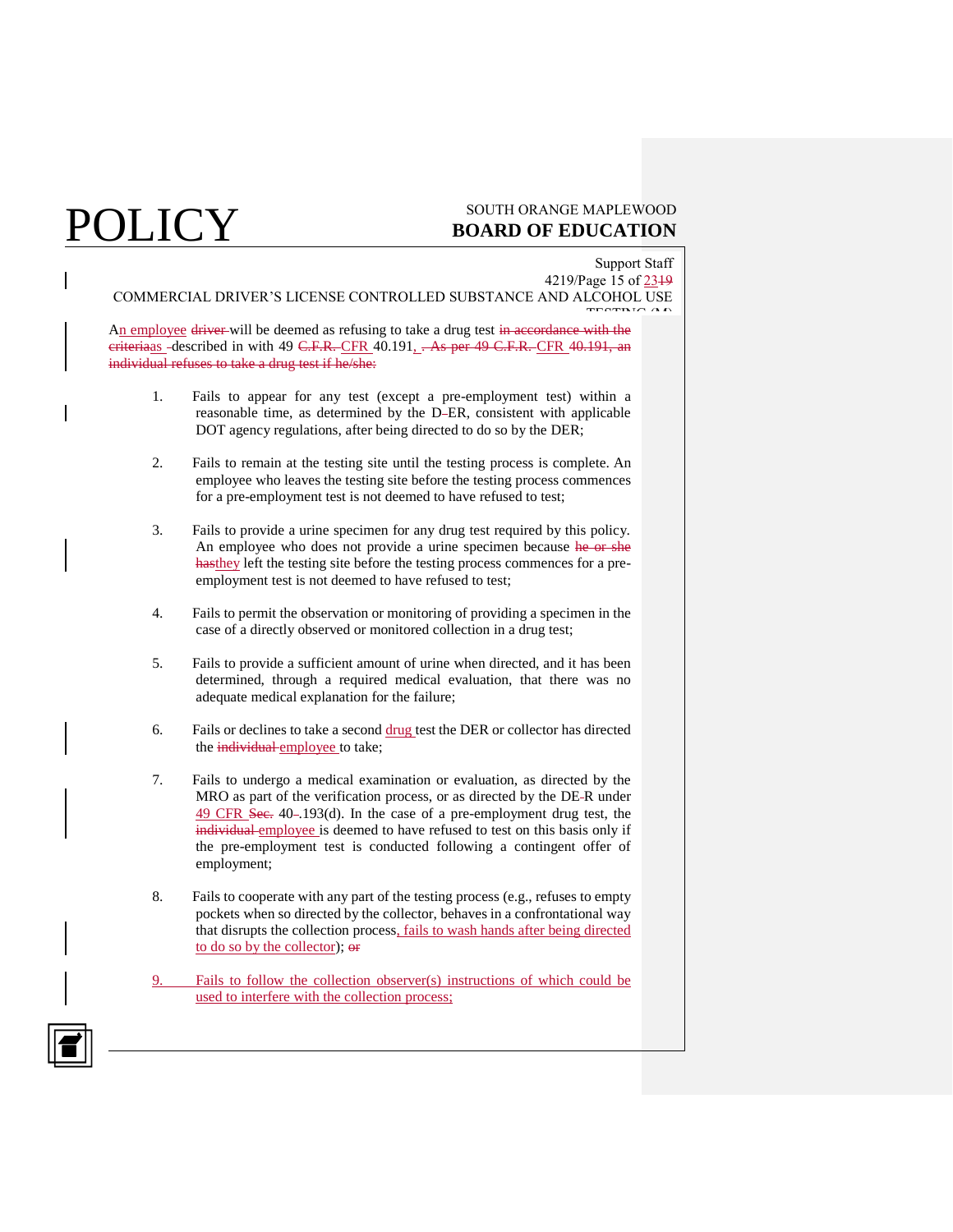Support Staff

4219/Page 16 of 2319 COMMERCIAL DRIVER'S LICENSE CONTROLLED SUBSTANCE AND ALCOHOL USE TESTING (M)

- 10. Possesses or wears a prosthetic or other device that could be used to interfere with the collection process; or
- 11. Admits to the collector or MRO **he/she has they have** adulterated or substituted the specimen.
- If the MRO reports the driver had a verified adulterated or substituted test result.

If the MRO reports the employee had a verified adulterated or substituted test result, the result will be deemed refusal to take a drug test.

If an individual employee refuses to participate in a part of the testing process, the collector or MRO, must terminate the portion of the testing process, document the refusal on the CCF (including in the case of the collector, printing the employee's name on Copy 2 of the CCF), immediately notify the DER by any means (e.g., telephone or secure fax machine) that ensures that the refusal notification is immediately received. A referral physician (e.g., physician evaluating a "shy bladder" condition or a claim of a legitimate medical explanation in a validity testing situation), must notify the MRO, who in turn will notify the DER. In addition, the collector must note the refusal in the "Remarks" line (Step 2), and sign and date the CCF. The MRO must note the refusal by checking the "Refused to tTest because" box (Step 6) on Copy 2 of the CCF, and add the reason on the "Remarks" line. The MRO must then sign and date the CCF. When the driver employee refuses to take a non-DOT test or to sign a non-DOT form, the driver-employee has not refused to take a DOT test. There are no consequences under DOT agency regulations for refusing to take a non-DOT test.

### Record of Negative Screening

An employee required to submit to an alcohol and/or controlled substance screening as provided in this policy and whose screening results are negative may, at their option, have their personnel file documented to reflect the negative result.

### Prescription Drugs

All bus drivers shall notify the DER of the use of any prescription drugs. The Board may require certification from the prescribing physician that the use of the prescription drug will not have an adverse aeffect on the driver's ability to properly perform safety-sensitive functions.

Consequences to Drivers Engaging in Prohibited Conduct



**Formatted:** Strikethrough, Highlight

**Formatted:** Highlight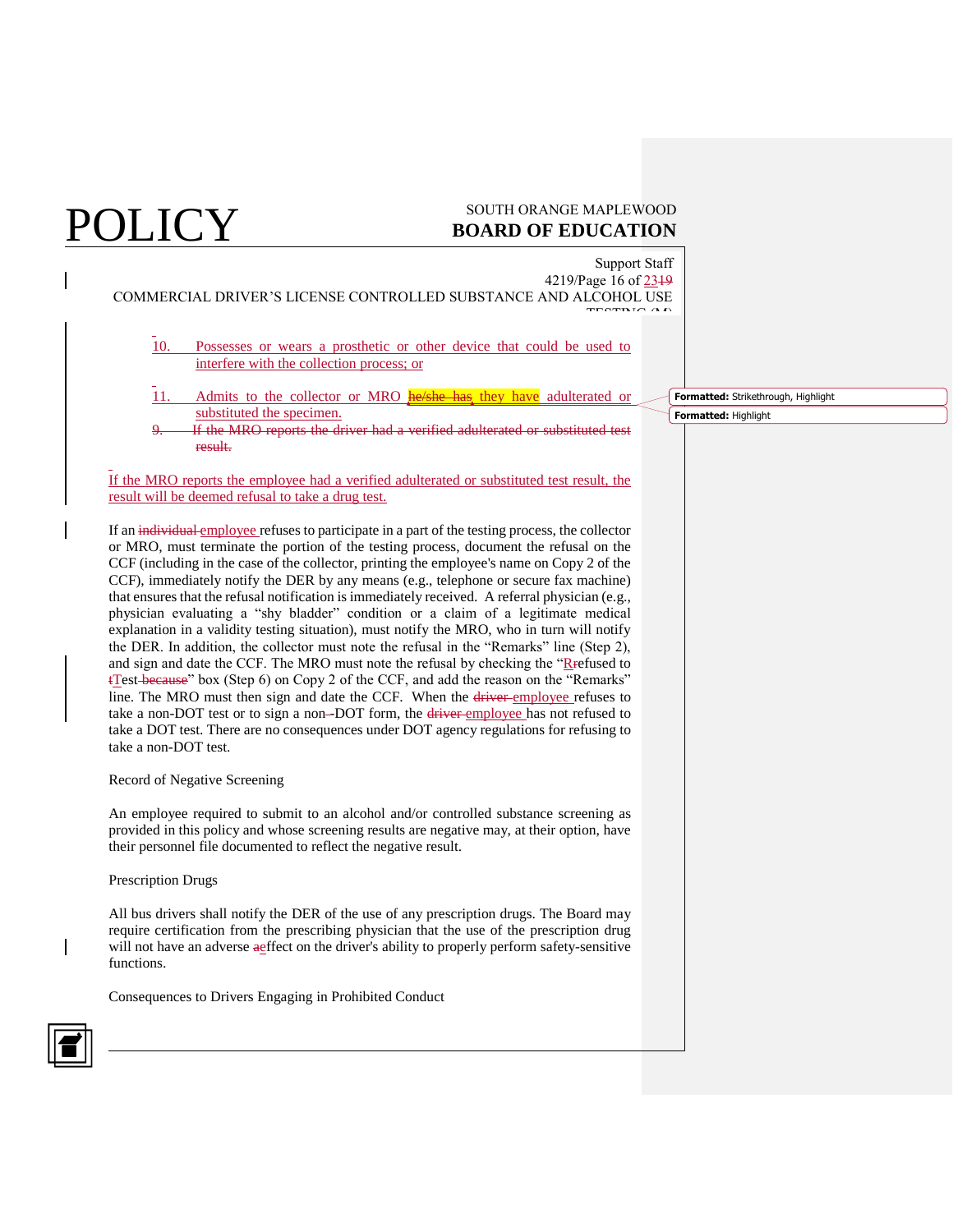$\boxed{1}$ 

| <b>Support Staff</b><br>4219/Page 17 of 2349<br>COMMERCIAL DRIVER'S LICENSE CONTROLLED SUBSTANCE AND ALCOHOL USE                                                                                                                                               |                                                                                                                                                                                                                    |  |  |  |
|----------------------------------------------------------------------------------------------------------------------------------------------------------------------------------------------------------------------------------------------------------------|--------------------------------------------------------------------------------------------------------------------------------------------------------------------------------------------------------------------|--|--|--|
|                                                                                                                                                                                                                                                                | An employee whose screening produces a positive result for a prohibited substance who is<br>permitted to return to work:                                                                                           |  |  |  |
| <u>A1</u>                                                                                                                                                                                                                                                      | Shall not be permitted to perform safety-sensitive functions;                                                                                                                                                      |  |  |  |
| $B2$ .                                                                                                                                                                                                                                                         | Shall be advised by the DER of resources available to them in evaluating and<br>resolving problems associated with the misuse of alcohol or the use of controlled<br>substances;                                   |  |  |  |
| $3C$ .                                                                                                                                                                                                                                                         | Shall be evaluated by a substance abuse professional SAP who shall determine what<br>assistance, if any, is needed to resolve problems with alcohol or controlled<br>substance use:                                |  |  |  |
| <b>D</b> <sub>4</sub> .                                                                                                                                                                                                                                        | Undergo, before returning to duty, a return to duty alcohol test indicating a breath<br>level of less than 0.02 if the conduct involved alcohol or a controlled substance test<br>with a verified negative result; |  |  |  |
| E5.                                                                                                                                                                                                                                                            | If assistance was required, the employee must be evaluated by a sub-stance abuse<br>professional SAP to determine that the driver employee has followed the<br>rehabilitation program prescribed;                  |  |  |  |
| F <sub>6</sub>                                                                                                                                                                                                                                                 | Be subject to unannounced follow up alcohol and/or controlled substance abuse<br>testing; and                                                                                                                      |  |  |  |
| 7 <del>G</del> .                                                                                                                                                                                                                                               | Be subject to the disciplinary policy and regulations of the Board.                                                                                                                                                |  |  |  |
| Return-to-Work Agreement                                                                                                                                                                                                                                       |                                                                                                                                                                                                                    |  |  |  |
| An employee who has been permitted to returned to work and who fails to comply with<br>any of the terms of the a Return to Work Agreement, if provided at the employer's<br>discretion, shall be subject to disciplinary action which may include termination. |                                                                                                                                                                                                                    |  |  |  |
| Maintenance and Retention of Records                                                                                                                                                                                                                           |                                                                                                                                                                                                                    |  |  |  |
|                                                                                                                                                                                                                                                                | The DER shall maintain and retain all records as required by federal regulation. Records<br>shall include at least the following:                                                                                  |  |  |  |
| <u>A1</u>                                                                                                                                                                                                                                                      | Records Related to the Collection Process                                                                                                                                                                          |  |  |  |
|                                                                                                                                                                                                                                                                | Collection logbooks (if used);<br>łа.                                                                                                                                                                              |  |  |  |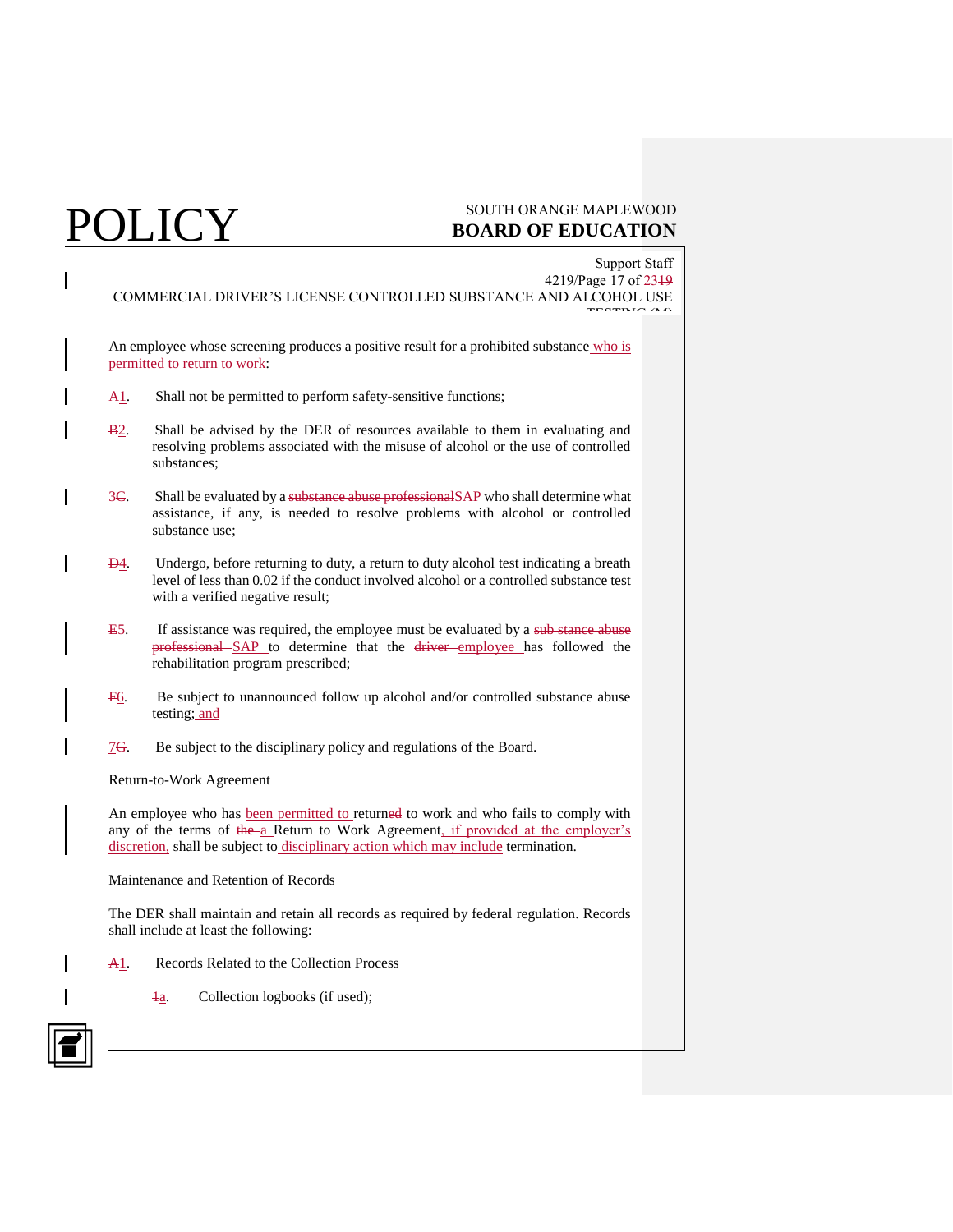| <b>Support Staff</b><br>4219/Page 18 of 2349<br>COMMERCIAL DRIVER'S LICENSE CONTROLLED SUBSTANCE AND ALCOHOL USE |                    |                                                                                                                                        |
|------------------------------------------------------------------------------------------------------------------|--------------------|----------------------------------------------------------------------------------------------------------------------------------------|
|                                                                                                                  | 2b                 | Documents related to the random selection process;                                                                                     |
|                                                                                                                  | $3c$ .             | Calibration documentation for Evidential Breath Testing Devices (EBT's);                                                               |
|                                                                                                                  | 4d.                | Documentation of Breath Alcohol Technician (BAT) training;                                                                             |
|                                                                                                                  | 5e.                | Documentation of reasoning for reasonable suspicion testing;                                                                           |
|                                                                                                                  | 6f.                | Documentation of reasoning for post-accident testing;                                                                                  |
|                                                                                                                  | 7g                 | Documents verifying a medical explanation for the inability to provide<br>adequate breath or urine for testing; and                    |
|                                                                                                                  | 8h                 | Consolidated annual calendar year summaries.                                                                                           |
| <b>B</b> 2.                                                                                                      |                    | Records Related to the Driver's Employee's Test Results                                                                                |
|                                                                                                                  | $a1$ .             | Employer's copy of the alcohol test form, including results;                                                                           |
|                                                                                                                  | $2b$ .             | Employer's copy of the controlled substance drug test chain of custody and<br>control form;                                            |
|                                                                                                                  | $\frac{3c}{2}$     | Documents sent to the employer by the <b>Medical Review Officer</b> MRO;                                                               |
|                                                                                                                  | $4\underline{d}$ . | Documentation of any driver's employee's refusal to submit to a required<br>alcohol or controlled substance test; and                  |
|                                                                                                                  | 5e                 | Documents provided by a driver employee to dispute results of test.                                                                    |
| $\epsilon$ <sup>3</sup>                                                                                          |                    | Documentation of any Other Violations of Controlled Substance Use or Alcohol<br>Misuse RulesPolicies                                   |
| <u>D4</u>                                                                                                        |                    | Records Related to Evaluations and Training                                                                                            |
|                                                                                                                  | $\frac{1}{2}$      | Records pertaining to Sub stance Abuse Professional's (SAP's)<br>determination of driver's employee's need for assistance;             |
|                                                                                                                  | $2b$ .             | Records concerning an employee's driver's compliance with the SAP's<br>recommendations, and records related to education and training; |

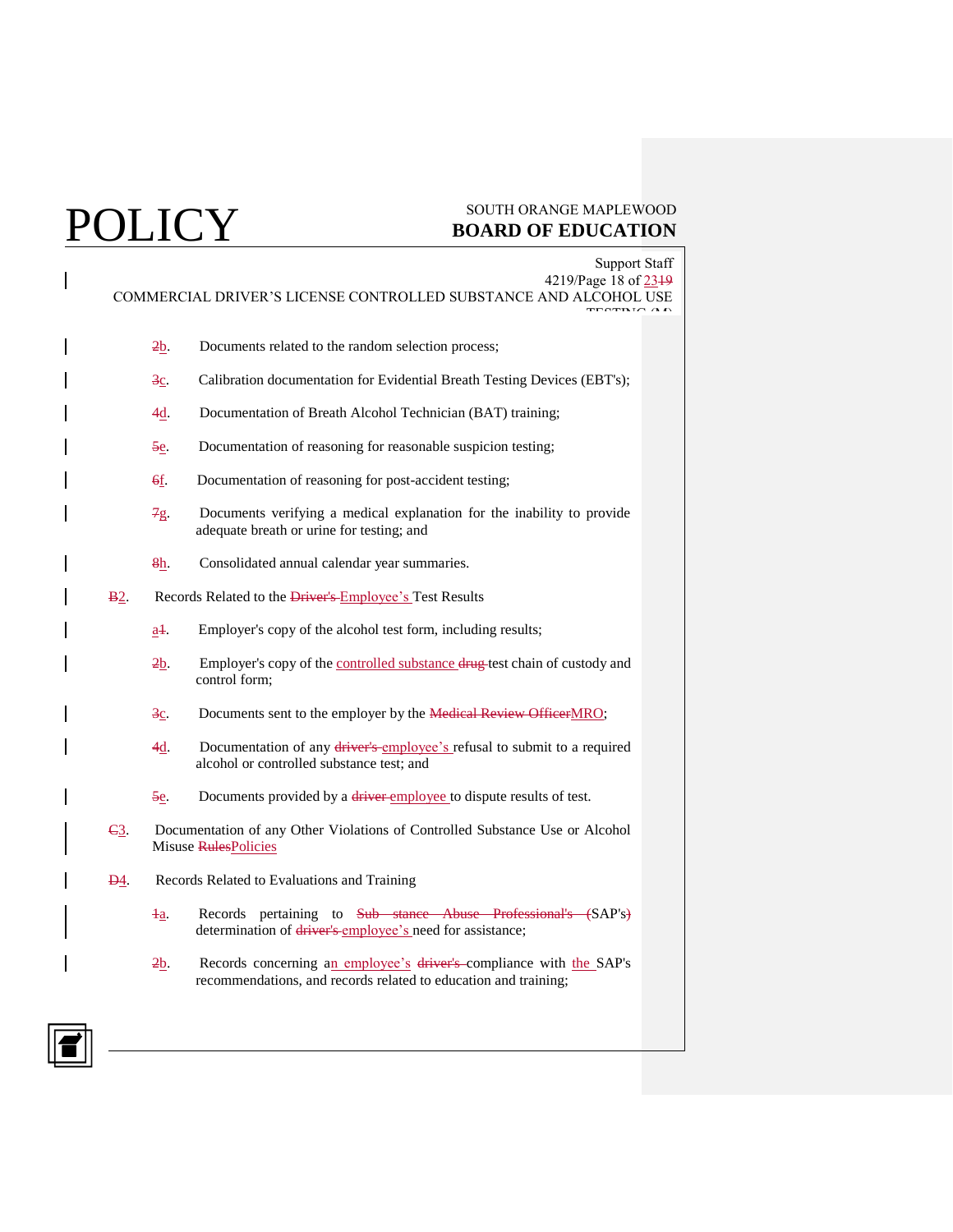$\boxed{1}$ 

|                                                   |                                 | <b>Support Staff</b><br>4219/Page 19 of 2319                                                                                                                |  |
|---------------------------------------------------|---------------------------------|-------------------------------------------------------------------------------------------------------------------------------------------------------------|--|
|                                                   |                                 | COMMERCIAL DRIVER'S LICENSE CONTROLLED SUBSTANCE AND ALCOHOL USE                                                                                            |  |
|                                                   | $\overline{3}c$                 | Materials on drug and alcohol awareness, including a copy of the<br>employer's policy on drug use and alcohol misuse;                                       |  |
|                                                   | 4 <u>d</u>                      | Documentation of compliance with requirement to provide drivers with<br>educational material, including driver's employee's signed receipt of<br>materials: |  |
|                                                   | 5e                              | Documentation of supervisor training; and                                                                                                                   |  |
|                                                   | 6f.                             | Certification that training conducted under this rule-Policy complies with<br>all requirements of the rulePolicy.                                           |  |
| E5.                                               | Records Related to Drug Testing |                                                                                                                                                             |  |
|                                                   | Ŧа.                             | Agreements with collection site facilities, laboratories, Medical Review<br>Officers (MRO's) and consortia;                                                 |  |
|                                                   | $2b$ .                          | Names and positions of officials and their role in the employer's alcohol<br>and controlled substance testing program;                                      |  |
|                                                   | $3c$ .                          | Monthly statistical summaries of urinalysis; and                                                                                                            |  |
|                                                   | 4d.                             | The employer's drug testing policy and procedures.                                                                                                          |  |
| F6.                                               |                                 | Required Period of Retention                                                                                                                                |  |
| Dogwart to he mointained<br>$\sum_{i=1}^{\infty}$ |                                 |                                                                                                                                                             |  |

| Document to be maintained                                                                    | Period required to be<br>maintained |
|----------------------------------------------------------------------------------------------|-------------------------------------|
|                                                                                              |                                     |
| Alcohol test results indicating<br>a breath alcohol concentration<br>of $0.02$ or greater    | 5 Years                             |
|                                                                                              |                                     |
| Verified positive controlled<br>substance test results                                       | 5 Years                             |
|                                                                                              |                                     |
| Documentation of rRefusals<br>to submit to required alcohol<br>or controlled substance tests | 5 Years                             |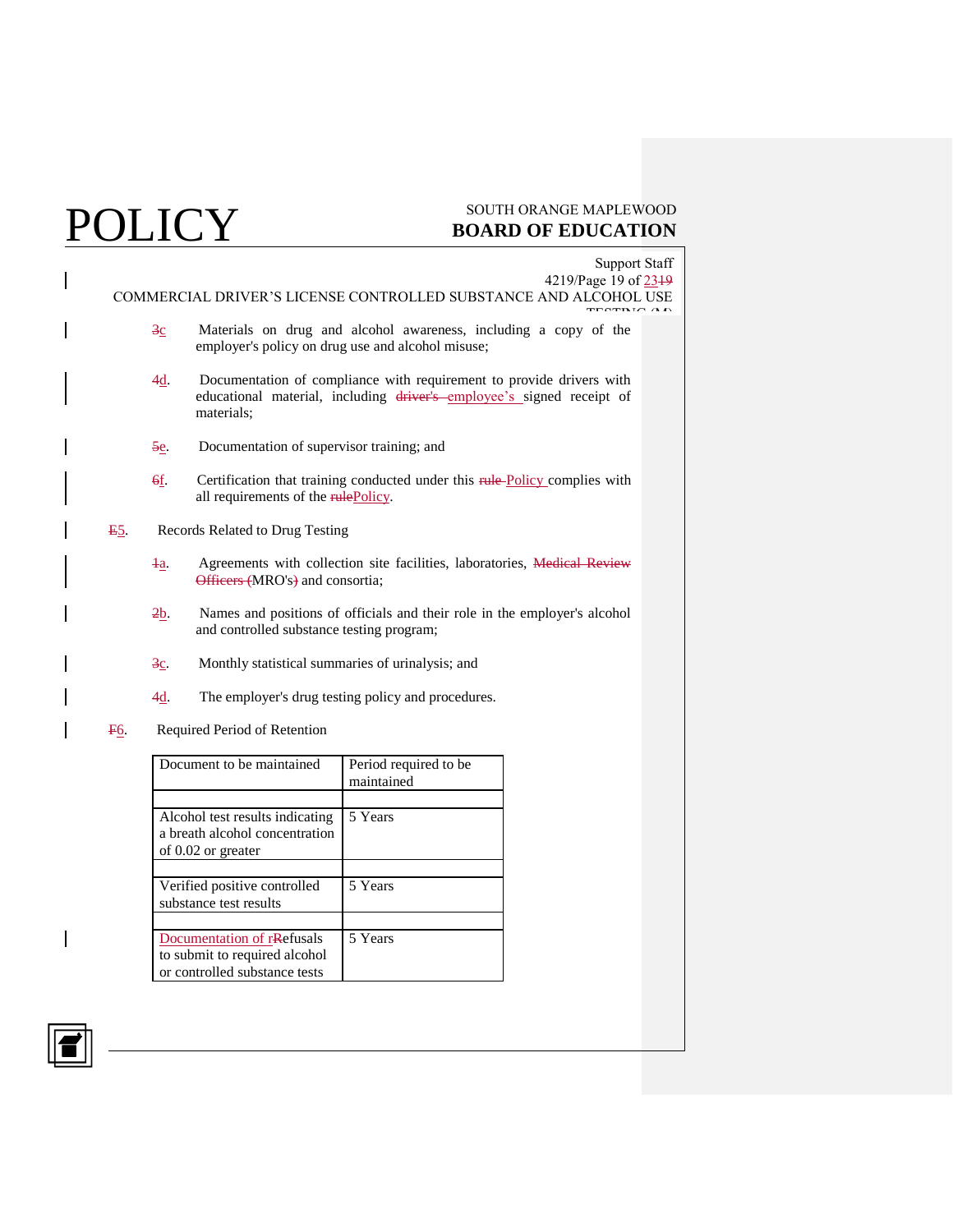# POLICY SOUTH ORANGE MAPLEWOOD BOARD OF EDUCATION **BOARD OF EDUCATION**

Support Staff

TESTING (M)

4219/Page 20 of 2319 COMMERCIAL DRIVER'S LICENSE CONTROLLED SUBSTANCE AND ALCOHOL USE

| Required eCalibration of<br><b>Evidential Breath Testing</b> | 2 Years                      |
|--------------------------------------------------------------|------------------------------|
| <b>Devices</b>                                               |                              |
|                                                              |                              |
| (EBT's)documentation                                         |                              |
| Records related to the                                       | 5 Years                      |
| administration of the alcohol                                |                              |
| and controlled substances                                    |                              |
| testing program, including                                   |                              |
| records of all driver violations                             |                              |
| All follow up tests and                                      | $\overline{5 \text{ Years}}$ |
| schedules for follow-up tests                                |                              |
| -Driver evaluations and                                      | -5 Years                     |
| referrals                                                    |                              |
| <b>Substance Abuse</b>                                       | $5$ Years                    |
| Professional's (SAP's)                                       |                              |
| evaluations and referrals                                    |                              |
|                                                              |                              |
| A copy of each aAnnual                                       | 5 Years                      |
| calendar year summary                                        |                              |
| Records obtained from                                        | 3 Years                      |
| previous employers                                           |                              |
| concerning alcohol and drug                                  |                              |
| testing-                                                     |                              |
| Records related to the alcohol                               | 2 Years                      |
| and controlled substances                                    |                              |
| collection process (except                                   |                              |
| calibration of evidential                                    |                              |
| breath testing devices) and                                  |                              |
| required training                                            |                              |
| Records related to negative                                  | 1 Year                       |
| and canceled controlled                                      |                              |
|                                                              |                              |
|                                                              |                              |
| substance test results-                                      |                              |
| Negative and canceled                                        | $1$ Year                     |
| controlled substance test<br><del>results</del>              |                              |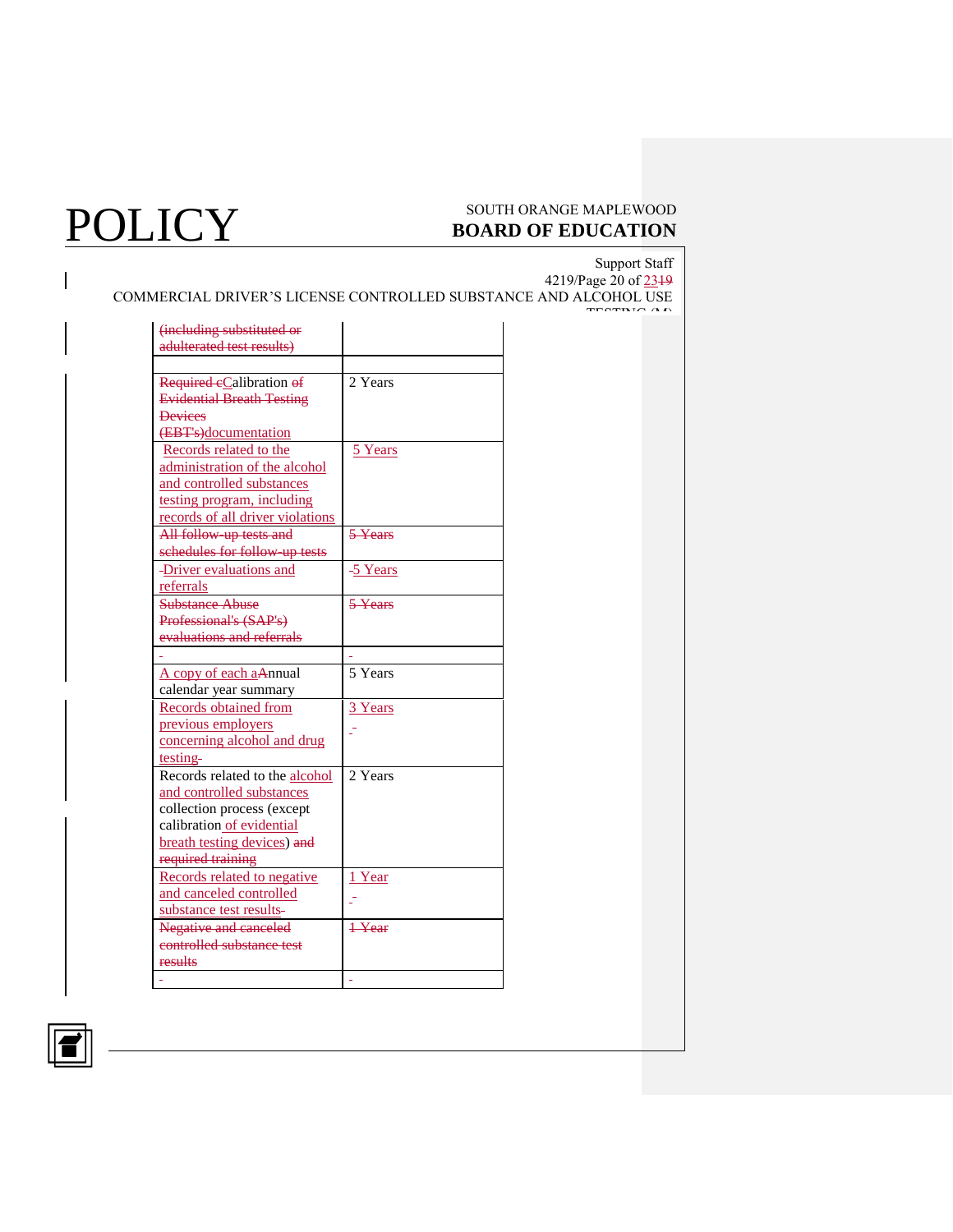## $\rm \overline{POLICY}$  south orange maple wood **BOARD OF EDUCATION**

Support Staff 4219/Page 21 of 23<sup>19</sup> COMMERCIAL DRIVER'S LICENSE CONTROLLED SUBSTANCE AND ALCOHOL USE TESTING A A

| Alcohol test results indicating<br>a breath alcohol concentration<br>less than 0.02 | 1 Year                  |
|-------------------------------------------------------------------------------------|-------------------------|
|                                                                                     |                         |
| Records related to the                                                              | Indefinite time period. |
| education and training of                                                           | Years                   |
| breath alcohol technicians,                                                         |                         |
| screening test technicians,                                                         |                         |
| supervisors, and drivers shall                                                      |                         |
| be maintained by the                                                                |                         |
| employer while the individual                                                       |                         |
| performs the functions which                                                        |                         |
| <u>require the training and for</u>                                                 |                         |
| two years after ceasing to                                                          |                         |
| perform those                                                                       |                         |
| functions <del>Records ob</del>                                                     |                         |
|                                                                                     |                         |
| <del>concerning alcohol and</del>                                                   |                         |
|                                                                                     |                         |

### Other specific types of records shall be maintained in accordance with 49 CFR 382.401.

### G7. Location of Records

All required records shall be maintained in accordance with Policy-No. 8320. Records shall be made available for inspection at the Board Offices within two business days after a request has been made by an authorized representative of the Federal Highway AdministrationFMCSA.

### H8. Annual Calendar Year Summary

The DER shall prepare and maintain an annual calendar year summary of the results of its alcohol and substance abuse testing programs. The summary shall be completed no later than March 15 of each year covering the previous calendar year. The DER upon request of the Federal Highway Administration (FHWA)FMCSA will provide the annual summary to that agency in the required format.

I9. Employee Information Program

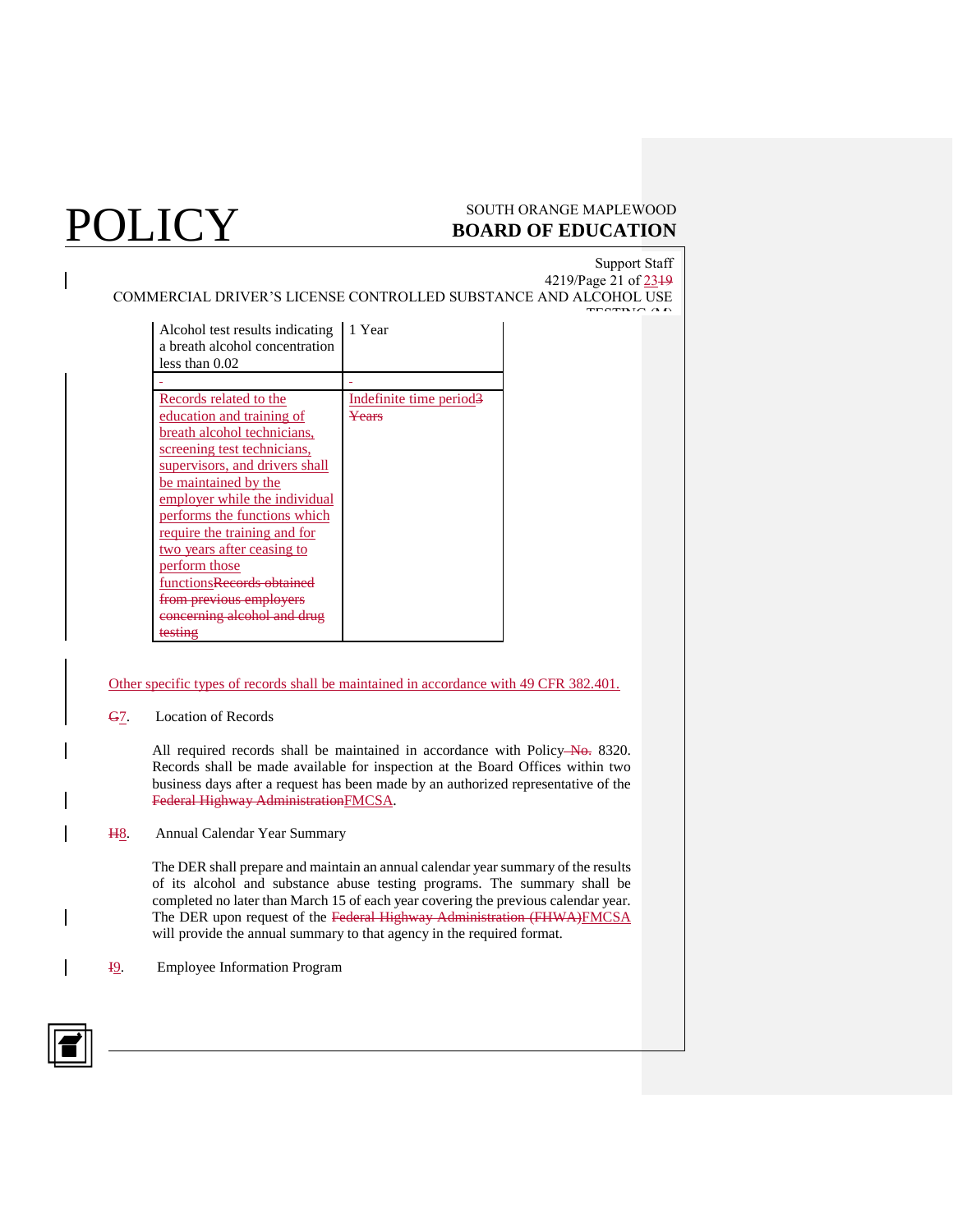|           | <b>Support Staff</b>                                                                                                                                                                                                  |
|-----------|-----------------------------------------------------------------------------------------------------------------------------------------------------------------------------------------------------------------------|
|           | 4219/Page 22 of 2319<br>COMMERCIAL DRIVER'S LICENSE CONTROLLED SUBSTANCE AND ALCOHOL USE                                                                                                                              |
|           | The Board will provide an employee information program. The DER will be<br>responsible for implementing the program and shall ensure that each driver<br>employee receives information in the manner specified below: |
| łа.       | By receiving a copy of this policy and any subsequent revisions.                                                                                                                                                      |
| 2b        | The DER will provide written notice to employees of the following<br>information: Through attendance at a meeting at which a detailed discussion<br>of the following is conducted:                                    |
| $a(1)$ .  | The identity of the person designated by the employer to answer<br>driver employee questions about the materials;                                                                                                     |
| $b(2)$ .  | Which drivers employees are subject to the alcohol misuse and<br>controlled substance requirements;                                                                                                                   |
| $e(3)$ .  | Explanation of what constitutes a safety-sensitive function, so as<br>to make clear what period of the workday the driver is required to<br>be in compliance;                                                         |
| $d(4)$ .  | Specific information concerning driver employee conduct that is<br>prohibited;                                                                                                                                        |
| $e(5)$ .  | The circumstances under which an employee driver-will be tested<br>for alcohol and/or controlled substances:                                                                                                          |
| $f(6)$ .  | The procedures that will be used to test for the presence of alcohol<br>and controlled substances;                                                                                                                    |
| $g(7)$ .  | The requirement that an employee driver-submit to alcohol and<br>controlled substance tests;                                                                                                                          |
| $h(8)$ .  | An explanation of what constitutes a refusal to submit to an<br>alcohol or controlled substance test;                                                                                                                 |
| i(9)      | The consequences for drivers emplyees found to have violated the<br>prohibitions of this rulePolicy, including the immediate removal of<br>the driver employee from safety-sensitive functions;                       |
| $j(10)$ . | Information concerning the effects of alcohol and controlled<br>substances use on an individual's health, work, and personal life.                                                                                    |